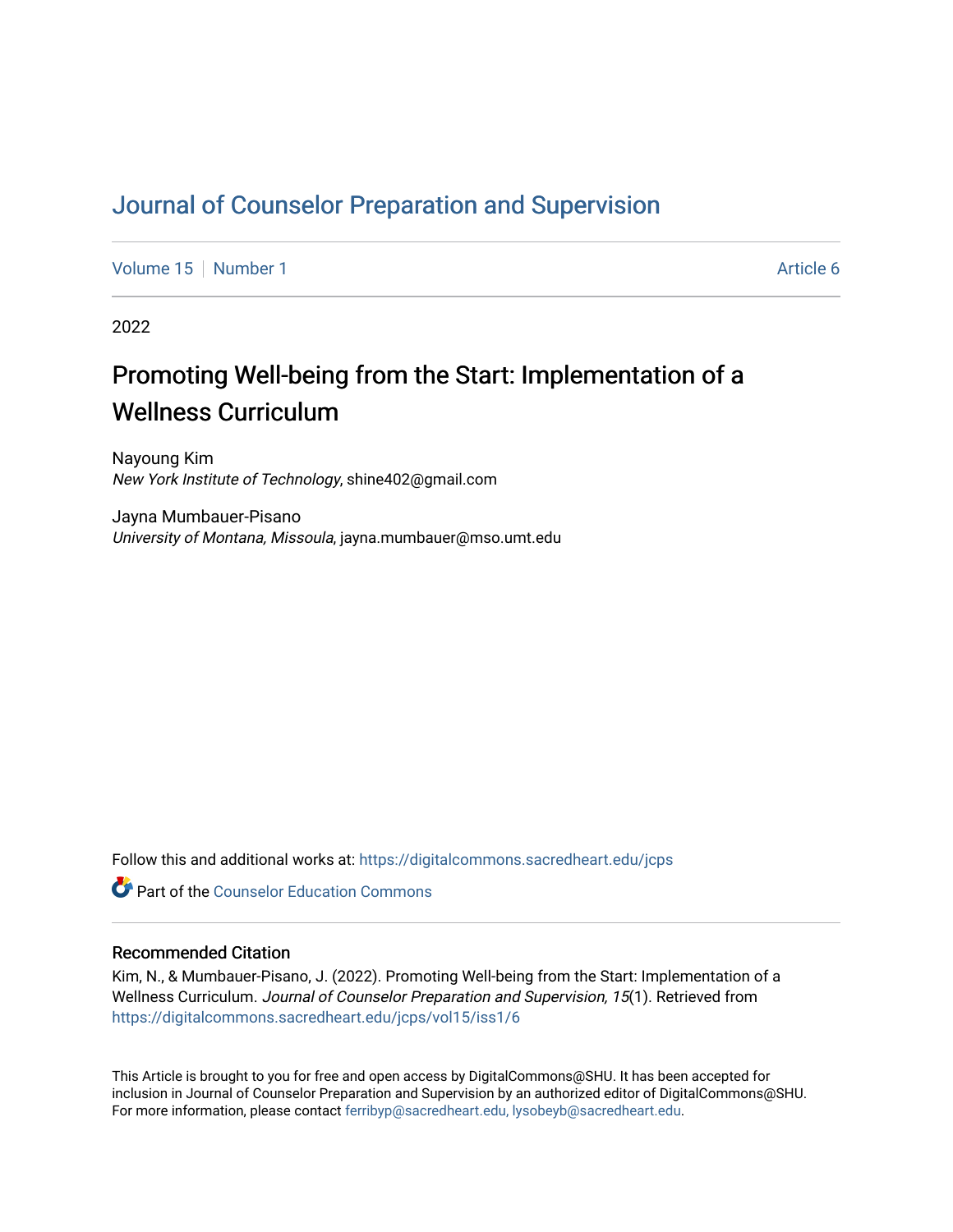## Promoting Well-being from the Start: Implementation of a Wellness Curriculum

## **Abstract**

The 2016 Council for Accreditation of Counseling and Related Educational Programs standards (F.1.k.) and the 2014 American Counseling Association (ACA) Code of Ethics (C.2.g.) stipulate that counselor wellness and self-care be prioritized throughout counselor education programs. However, there is little evidence to suggest counselors'-in-training (CIT) wellness increases during a counseling program. The Introduction to Counseling Wellness Curriculum (ICWC) was developed to assist in meeting these standards and promote wellness from the onset of a counseling program. This eight-week long curriculum presents content to cover different dimensions of wellness and specific activities to implement self-care practices. The skills obtained through the ICWC can provide CIT's strategies to maintain psychological wellness and prevent professional burn-out. Implications for counselor educators are discussed.

## Keywords

wellness, counselor education, counselors-in-training, self-care, wellness curriculum

## Author's Notes

n/a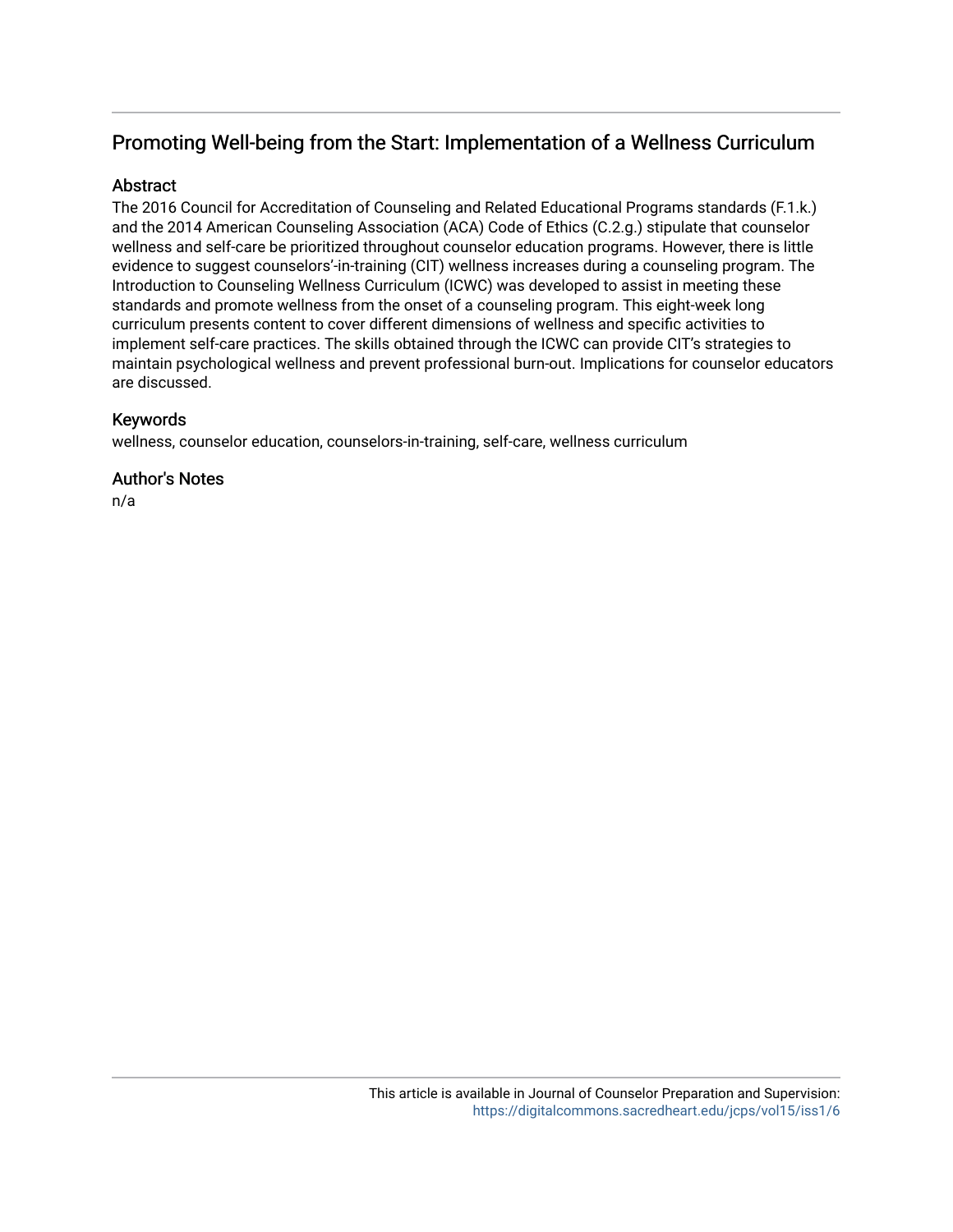Counselors have an ethical responsibility to maintain their well-being to best serve their clients (American Counseling Association [ACA], 2014). The ACA (2014) states that counselors should ensure their physical and emotional health in order to fulfill their professional responsibilities in their Code of Ethics (C.2.g.). The Council for Accreditation of Counseling and Related Educational Programs (CACREP, 2015) also notes that helping counselors-in-training (CIT) strategize their self-care is essential in entry-level counselor education courses (F.1.k.). Although wellness has long been prioritized in counselor education, helping professionals often report struggles in monitoring and maintaining their well-being due to the nature of their work as counselors, which may in turn, negatively affect their work with clients (Culbreth et al., 2005; Gleason & Hays, 2019; Lawson, 2007).

The concept of wellness was promoted in the field of counseling by Myers and Sweeney (2005) who introduced an evidence-based model of wellness, the Indivisible Self. Based on previous wellness models, the researchers identified five factors including (a) essential self, (b) social self, (c) creative self, (d) physical self, and (e) coping self. Myers and Sweeney (2005) noted that an individual self is comprised of these factors as the indivisible self. Similarly, the Wheel of Wellness model (Witmer & Sweeney, 1992) presented areas that related with individuals' health and quality of life (i.e., life tasks) including, but not limited to, self-care, work-out, and identities.

*Wellness*, is defined as optimal functioning of the body, mind, and spirit (Myers et al., 2001) while *self-care* refers to "the ability to refill and refuel oneself in healthy ways" (Gentry, 2002, p. 48). Among different theoretical models of wellness, self-care is critical, as failure to appropriately handle stress might impair students' ability to progress through a counseling program and work with clients effectively (Rosenberg & Pace, 2006). Although wellness is often encouraged by counselor educators (Myers & Sweeney, 2004; Myers & Sweeney, 2005), there is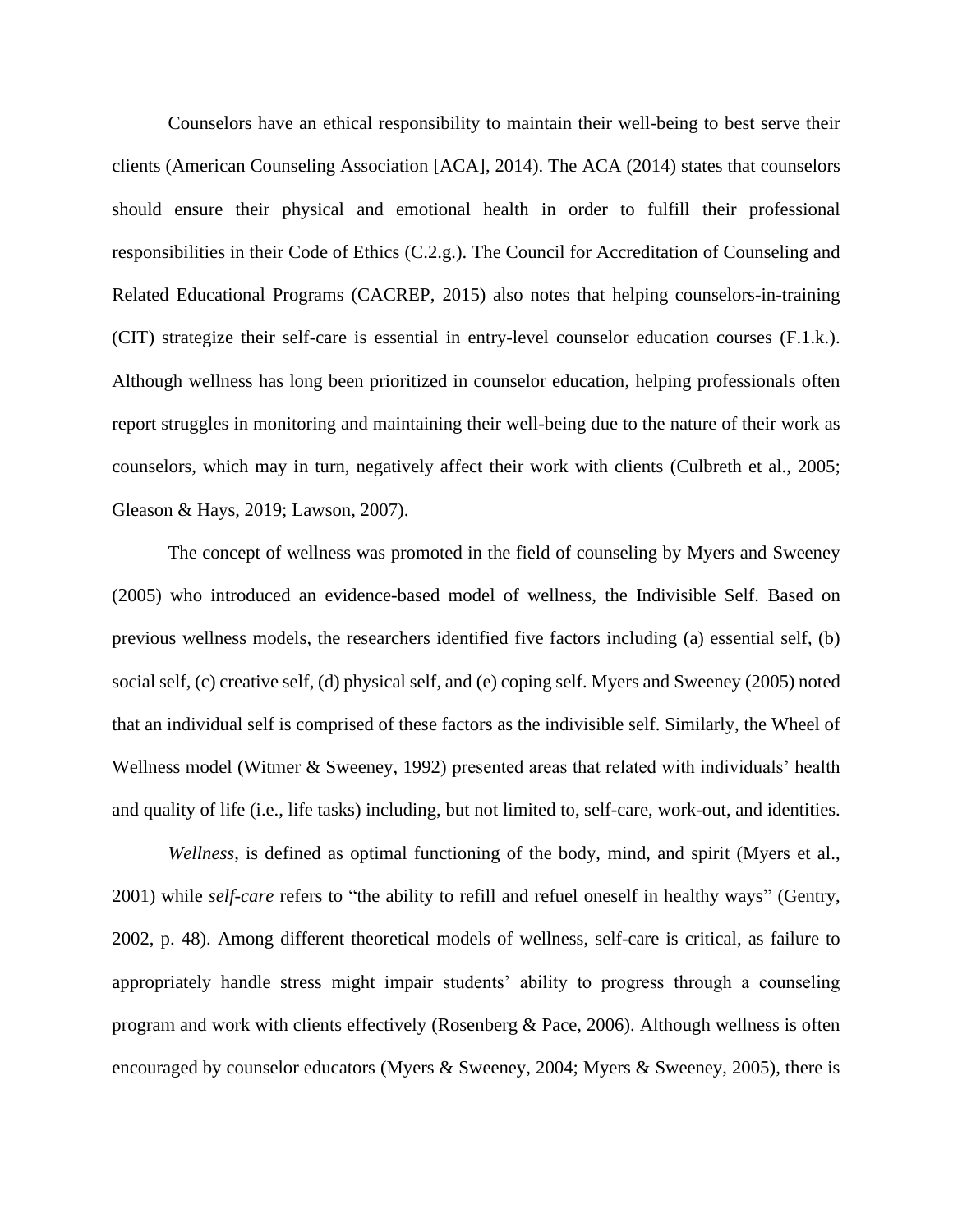limited evidence to suggest that counseling students generate their own self-care strategies or improve their overall wellness during the course of a counselor education program (Roach & Young, 2007). In fact, graduate students in counselor education programs may experience challenges to learning and implementing self-care, as they often need to balance multiple responsibilities including academic load, clinical work, and personal responsibilities such as caretaking (Calicchia & Graham, 2006; Di Pierro, 2010). Considering students' vulnerability to stress and the importance of promoting wellness among CIT, initiating wellness trainings at the onset of counselor education programs may be beneficial for students and future clients alike. Therefore, the purpose of the current article is to present a sample group curriculum that counseling programs may integrate or add to their existing course curriculum.

#### **Counseling Students' Challenges**

Graduate students experience a broad range of difficulties including managing full-time work, child-care, advanced academic requirements, financial difficulties, and insufficient free time (Calicchia & Graham, 2006; Di Pierro, 2010; Oswalt & Riddock, 2007). As these factors may affect students, while variable at different points during the degree program, many students report not being able to manage their personal responsibilities alongside the demanding workload of graduate work. Helping students build personal coping strategies to address these challenges may help them handle their stress and support overall student success (Di Pierro, 2010; Saunders & Balinsky, 1993).

CIT experience multiple challenges in addition to the common obstacles other graduate students have due to the demand of counselor preparation programs and the elusive nature of counselor training. For instance, counseling graduate students report having increased levels of anxiety and stress (Smith et al., 2007) because of insufficient skillsets and absence of self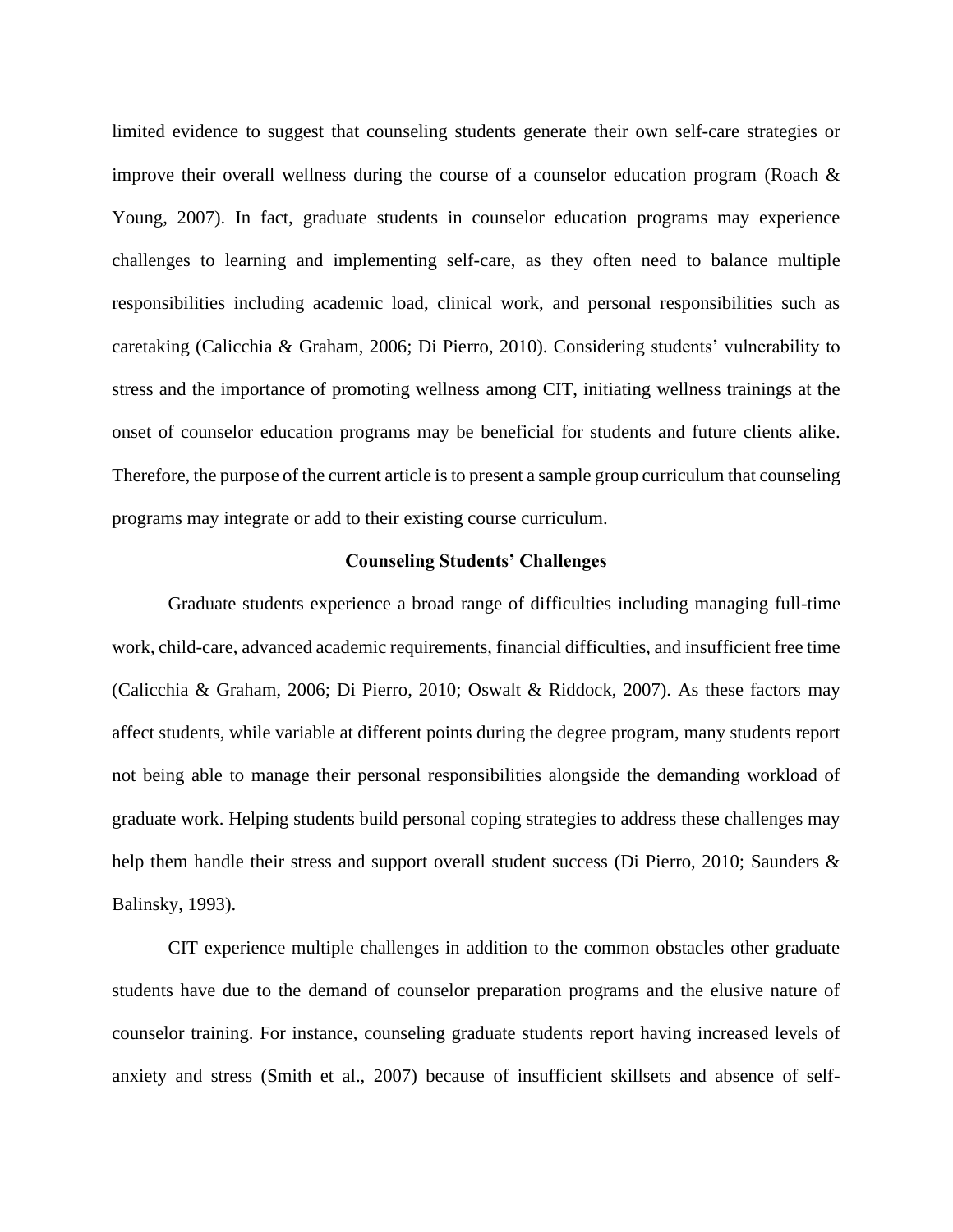confidence that may mitigate this anxiety (Skovholt & Ronnestad, 2003). Consequently, CIT may have lowered self-efficacy and increased self-doubt as they face hardships when working with their clients. In addition, it is difficult for CIT to assess their level of growth because counseling itself is seen as ambiguous (Aten et al., 2008; Jenaro et al., 2007; Skovholt et al., 2001).

Furthermore, Skovholt (2001) indicated that CIT may struggle with balancing their work alongside their development as a counselor. In a qualitative study conducted by Thompson and colleagues (2011;  $N = 14$ ), participants reported that they had some degree of burnout as CIT. Although CIT may be vulnerable to these unique stressors, they are less likely to share their needs due to their identification as helpers (Barnett et al., 2007). Considering the importance of self-care in their future profession, it is of utmost importance to prioritize wellness through graduate counseling programs.

#### **Wellness in Counselor Education**

It is imperative for CIT to learn ways to deal with stress and maintain their wellness so they can sustain their counseling careers. However, several factors may contribute to counselor impairment including burnout and occupational stress (Young & Lambie, 2017). Counseling professionals commonly experience burnout due to large caseloads, temporary emotional imbalance, and challenging clients (Jenaro et al., 2007), all of which may hinder their ability to effectively work with clients. Although Roach and Young (2007) revealed that both CIT and counseling faculty considered their wellness an important contribution to effective counseling (*N =* 204), CIT may find it challenging to incorporate wellness activities into their already demanding routines.

The importance of self-care and wellness becomes especially critical given the stressors associated with the COVID-19 pandemic. Harrichand and colleagues (2021) explained, "The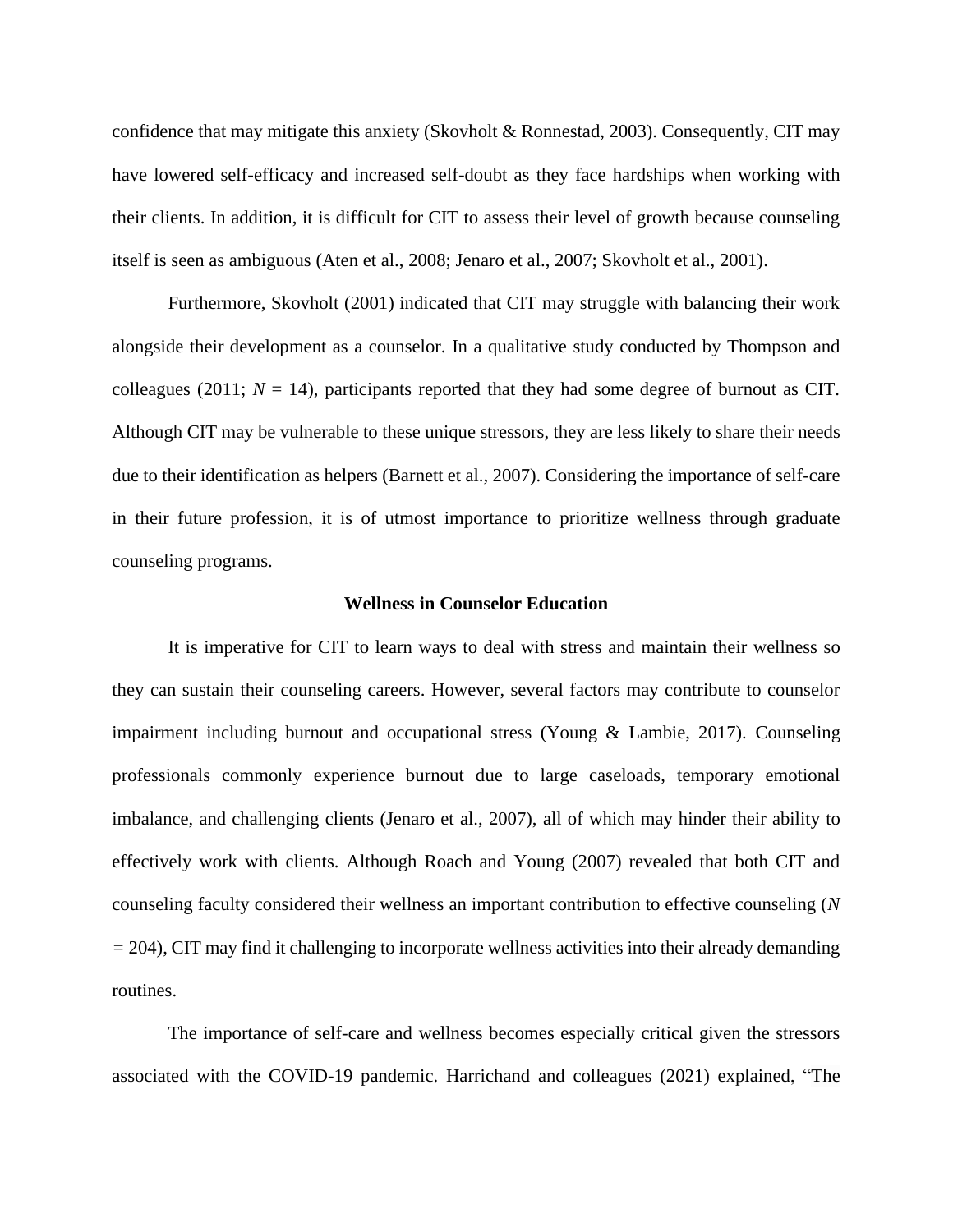compounding effects of COVID-19 related stressors may interfere with counselors', counselor educators', and CITs' abilities to engage in regular self-care and wellness practices as more existential concerns, such as fear of illness, death and dying, separation from family members and friends, and financial distress loom overhead" (p. 4). Harrichand et al. (2021) made the point that wellness and self-care must be mapped and incorporated into the CACREP curriculum. Engaging CIT to develop self-care strategies as purposeful behaviors could be advantageous to the students both personally and professionally. Moreover, incorporating wellness activities into course curriculum may help students experience first-hand the benefits of self-care, increasing the chances they will maintain their self-care routines after the intervention is complete.

#### **Positive Impacts of Wellness Interventions**

Although limited empirical research exists investigating the impact of wellness interventions on CIT, literature exists that reports positive effects of wellness interventions on CIT (Perepiczka & Balkin, 2010; Roach & Young, 2007). For example, Roach and Young (2007; *N =* 204) investigated the impact of wellness courses on CIT. Results indicated that students in counselor education programs with a wellness course showed a statistically significantly high wellness scores than students without a wellness course. Although the course offering explained only 4% of the variance in the total wellness scores for all participants, the programmatic culture of wellness was expected to positively impact CIT overall. Additionally, Perepiczka and Balkin (2010) found counseling doctoral students ( $N = 173$ ) reported higher levels of wellness after participating in wellness practices (Perepiczka & Balkin, 2010). Other researchers indicate that CIT benefit from taking wellness courses (Pirtle et al., 2019; Schure et al., 2008). For example, Schure and colleagues (2008;  $N = 33$ ) conducted a qualitative study exploring CIT experiences participating in a 15-week wellness intervention. After participating in the program, the CIT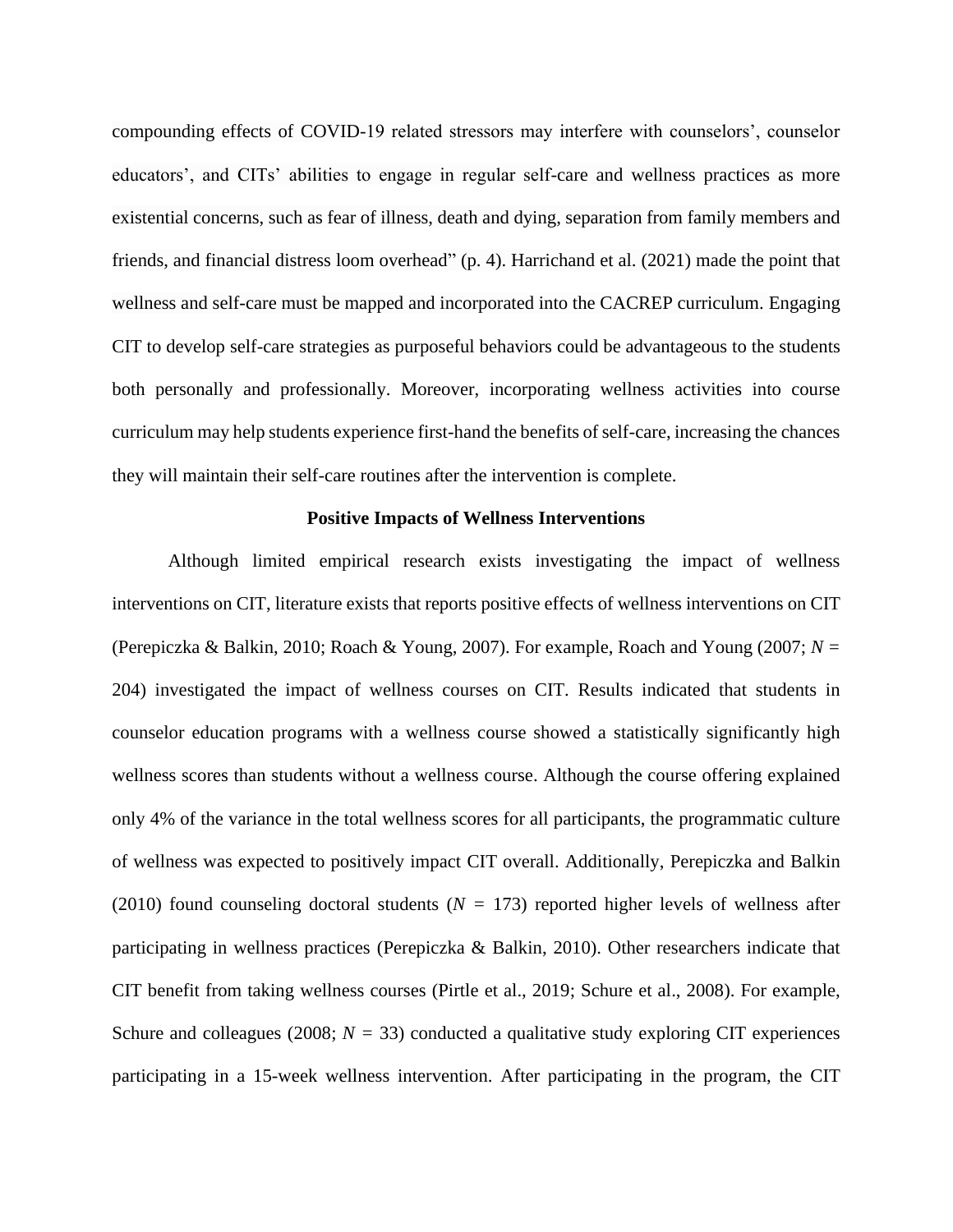reported positive changes in their wellness in different areas such as physical and emotional wellbeing.

Consistent with previous literature, Pirtle and colleagues (2019;  $N = 10$ ) investigated the effects of a semester-long wellness course, showing CIT had higher levels of perceived meaningin-life and decreased levels of state and trait anxiety after participating in the course. Some of the elements the researchers included in their wellness curriculum were enhancing knowledge of wellness and logotherapy, raising awareness on triggering stressors, and making a wellness plan. In a similar study, Abel and colleagues (2012) investigated the effect of a 14-week long stress management course on CIT ( $N = 101$ ) and found that learning stress management strategies positively impacted CIT' knowledge of stress, anxiety, and personal stressors. Finally, Wolf et al. (2014) indicated that CIT who took a wellness curriculum reported enhanced knowledge and practice of wellness ( $N = 38$ ). The semester-long program addressed a broad range of self-care strategies such as activities that helped students raise awareness of their wellness needs and monitor their progress in different wellness areas. Participants from the follow-up interviews reported increased willingness to work on their wellness and elevated levels of self-awareness. Furthermore, the participants stated their newfound capability to say no to additional responsibilities in order to maintain balance. Overall, the participants benefitted from partaking in the wellness workshops (Wolf et al., 2014).

Small group curricula have also yielded promising results in enhancing CIT wellness. For instance, Fung (2019) conducted a 12-hour long group focusing on wellness as part of the group work course and found that participants showed a higher level of wellness and group leader selfefficacy among counseling students  $(N = 43)$ . The four-day long sessions addressed different areas including life space, personal resources, experiential activity, and coping strategies. Although the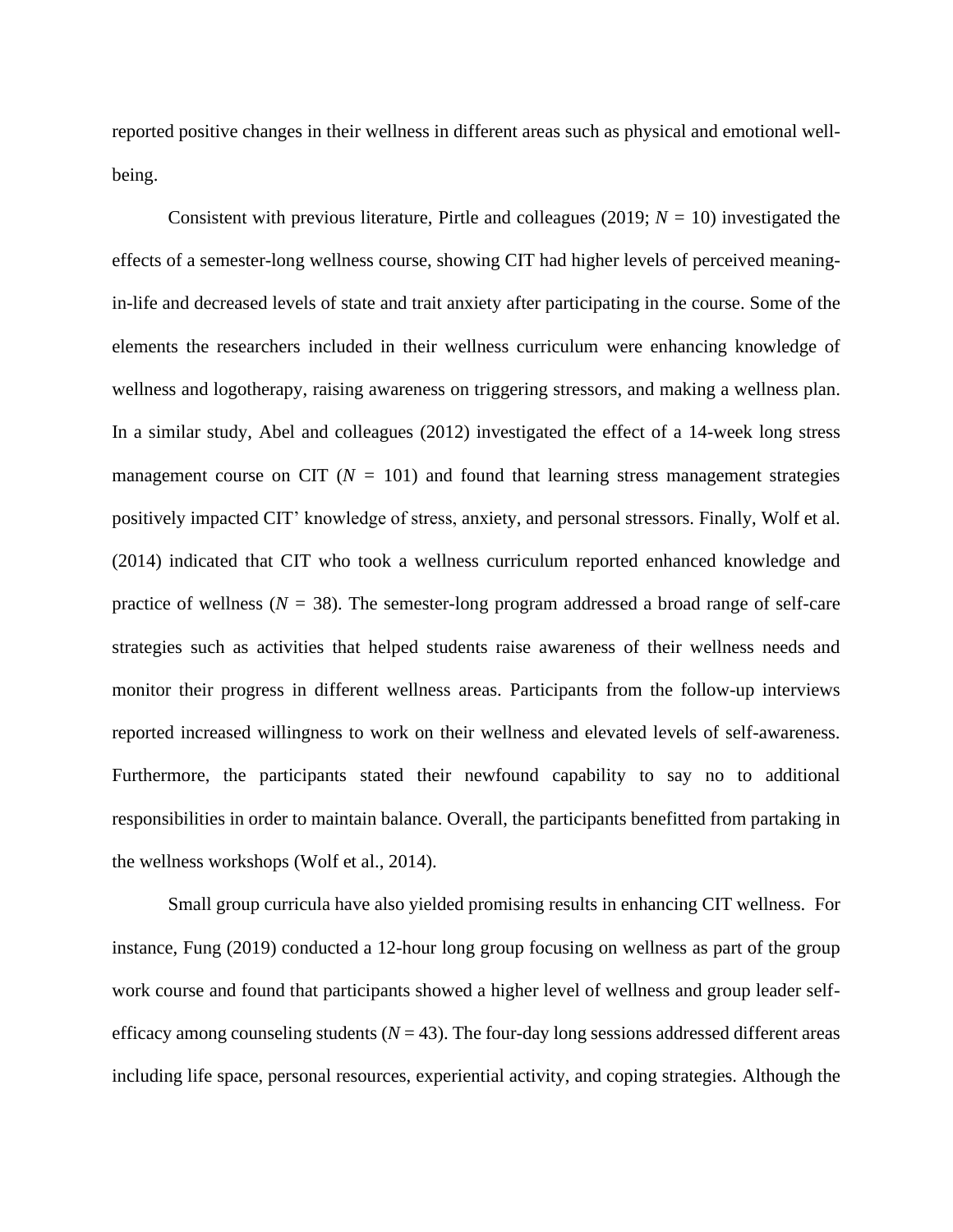program was effective, the topics covered were limited considering the scope of challenges CIT may experience.

Collectively, the results of these research studies suggest the benefits of wellness practices for CIT. In addition, the findings show that wellness curricula helped participants recognize their own personal self-care needs and find appropriate self-care strategies. However, a study by Roach and Young (2007) showed that only 48% out of 204 participants reported their program offered a wellness course, suggesting that the majority of counselor education programs must prioritize wellness in other ways. Furthermore, while the benefits of wellness curricula have been established, there are very few articles that explicitly lay out a comprehensive wellness curriculum that can be replicated in classes, leaving counselor educators with an understanding that wellness must be prioritized but few strategies to actually do so.

Although the field of Counselor Education has long prioritized wellness, the majority of the research on the topic is more than ten years old, indicating that the emphasis on wellness may be lessening, despite unchanging stressors on counseling graduate students. The COVID-19 pandemic has also exacerbated the typical stressors placed on counselor educators, CIT, and counselors, making wellness not just a pedagogical priority but also a critical necessity for sustaining CIT (Harrichand et al., 2021). While previous researchers noted the advantages of wellness practices, further research is warranted to reveal what elements should be included for most effective wellness practices (Pirtle et al., 2019). In addition, having a mandated wellness class in a 60-credit hour program may be unrealistic for counseling programs with specialty foci. Therefore, incorporating wellness curricula into existing core CACREP courses may be beneficial in maintaining positive health and decreasing attrition (Harrichand et al., 2021; Lovitts, 2001; Roach & Young, 2007; Smith et al., 2006).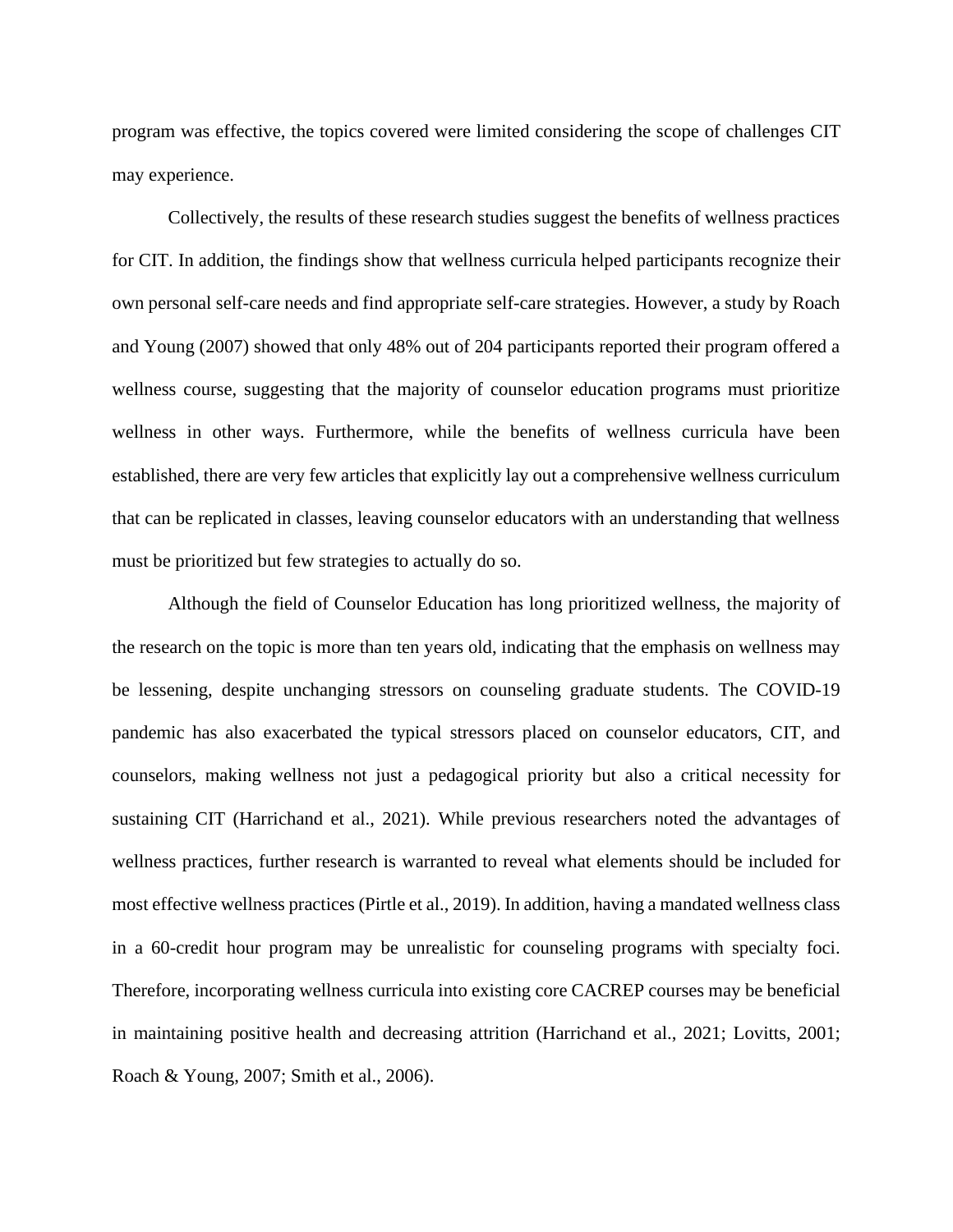The purpose of this article is to propose a pragmatic wellness curriculum that is evidencebased and flexible in nature. While we were able to rationalize the integration of this curriculum into our *Introduction to Counseling* course by mapping it to CACREP standard 1.i *self-care strategies appropriate to the counselor role*, we also recognize that many counselor educators will be unable to fit the entire curriculum into a single course. Additionally, we had doctoral students to help facilitate these groups which would not be possible in many counselor education programs. However, we believe that this curriculum is flexible and adaptable, activities can be used individually in several courses, or the curriculum can be used in entirety within a course such as *Introduction to Counseling*.

#### **Theoretical Framework**

The theoretical underpinning of this wellness curriculum was based on Hettler's Six Dimensions of Wellness Model, also known as the Hexagonal Wheel of Wellness (Hettler, 1980). Hettler defined wellness as, "an active process by which people become aware of, and make choices toward, a more successful existence" (Hettler, 1984, p. 13). While previous models of wellness focused primarily on physical health, the Hexagonal Wheel of Wellness is multidimensional, encompassing occupational, social, spiritual, physical, emotional, and intellectual domains (Hettler, 1980). As such, it was the first holistic model of wellness focused on mind, body, and spirit (Oliver et al., 2018).

Each domain of the hexagonal wellness model is distinct yet interconnected (Hettler, 1980). The occupational dimension of the model relates to the importance of enriching work which allows an individual to contribute their unique gifts, values, and interests. Similarly, the intellectual dimension recognizes the benefits of creativity, curiosity, and intellectually stimulating endeavors. The physical dimension emphasizes the importance of attending to one's physical health through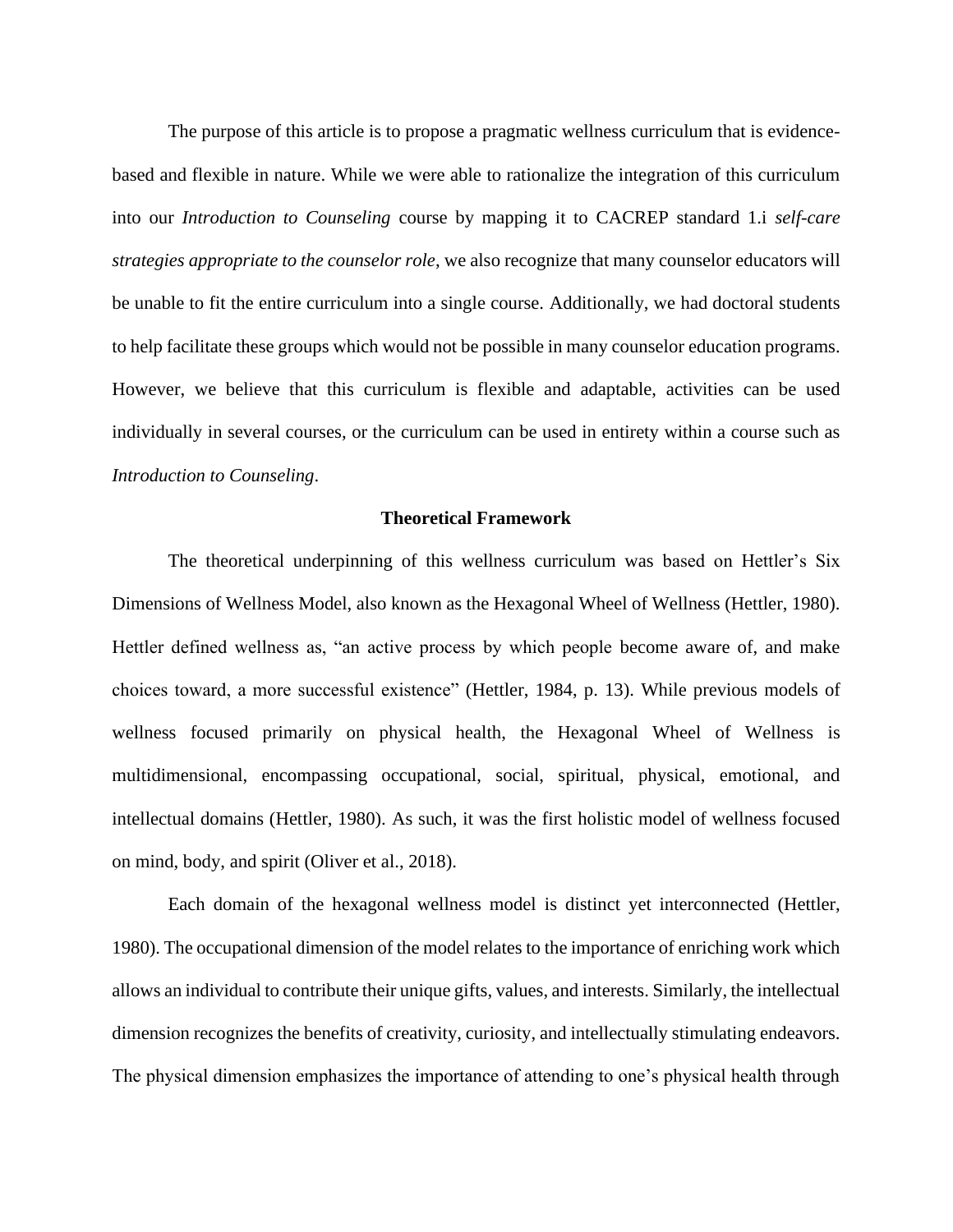nutrition, exercise, and medical intervention. Through enhanced physical wellness, an individual understands their own body's warning signs and can intervene to improve body performance. The social dimension of the model recognizes the importance of societal impact and contribution to the common welfare. Enhancing social relationships and attending to friendships are ways one can increase social wellness. Spiritual wellness encompasses the search for meaning in one's existence and the importance of attending to one's own values in everyday life. Finally, the emotional dimension of the model includes awareness and acceptance of one's emotions and successful integration of thoughts, feelings, beliefs, and behaviors (Hettler, 1980).

### **Wellness Curriculum**

In creation of our wellness curriculum, we aimed to enhance each of the Hexagonal Dimensions of wellness. Additionally, based on previous research, we theorized that the support of a small group would aid students in greater self-awareness, increased accountability, and in turn lead to increased wellness (Figley, 2002; Ohrt et al., 2015). Thus, we integrated small group activities and group counseling skills into each group session. Each session lasts approximately 75 minutes and students meet with each other on a weekly basis. The co-investigators of this article and additional groups leaders (i.e., doctoral students in counselor education) facilitated the pilot program as part of the Introduction to Counseling course following curriculum guidelines and learning objectives specified by the second author (See Mumbauer-Pisano & Kim, 2021 for further information regarding the pilot program).

Two assessments were included to spark conversations and increase insight on current and aspirational wellness: (a) Helper Professional Wellness Discrepancy Scale (HPWDS; Blount & Lambie, 2018) and (b) Perceived Wellness Survey (PWS; Adams et al., 1997). HPWDS is included to measure the discrepancy between CIT's current and aspirational wellness. The results may help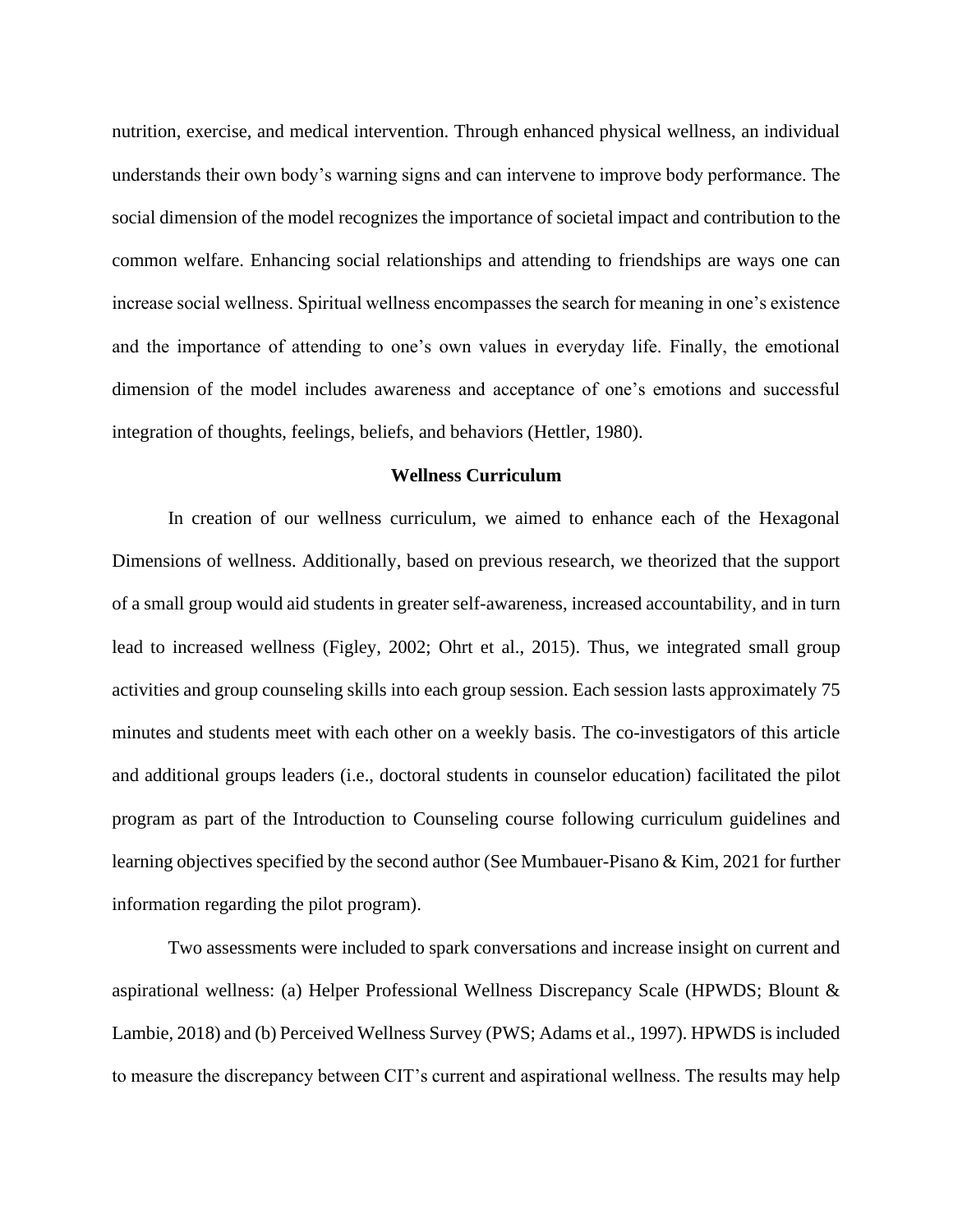CIT enhance awareness of their levels of wellness and understand their personal needs (Venart et al., 2007), potentially promoting wellness in the future. The Perceived Wellness Survey assesses six areas including: (a) physical, (b) social, (c) emotional, (d) intellectual, (e) psychological, and (f) spiritual wellness. Five of the measured domains overlap with the wellness topics covered in this curriculum, allowing to test the impact of the curriculum.

For emotional wellness, we incorporated mindfulness activities. Mindfulness involves with focusing on the present moment (Kabat-Zinn, 2003) where individuals intentionally attend to the state of their mind without criticizing (Kabat-Zinn, 2003; Rothschild, 2006). This approach works as a strategy to release stress and enhance wellness (Newsome et al., 2012). One study conducted by Hassed and colleagues (2009) tested the effectiveness of a health enhancement program, which consists of eight lectures. Specifically, the program includes connectedness between physical and mental health, mindfulness related strategies, and lifestyle program (e.g., stress management, exercise). A sample of medical students  $(N = 148)$  participated in the study and the results showed that the program increased the level of psychological wellbeing and decreased the levels of depression and hostility.

In addition, Bohecker and colleagues (2016) examined the effects of mindfulness small group activities on ambiguity tolerance among counseling students  $(N = 20)$ . The results of the qualitative study indicated that the participants acquired self-reflection skills as well as an increased level of cognitive complexity management. In addition, Leppma and Young (2016) found that a wellness intervention focusing on loving-kindness meditation increased a level of empathy among counselors-in-training  $(N = 103)$ . Based on the literature, we provided psychoeducation as teaching mindfulness may help CIT develop their counseling skills and decrease anxiety (Davis & Hayes, 2011; Gockel et al., 2013). Furthermore, participants in our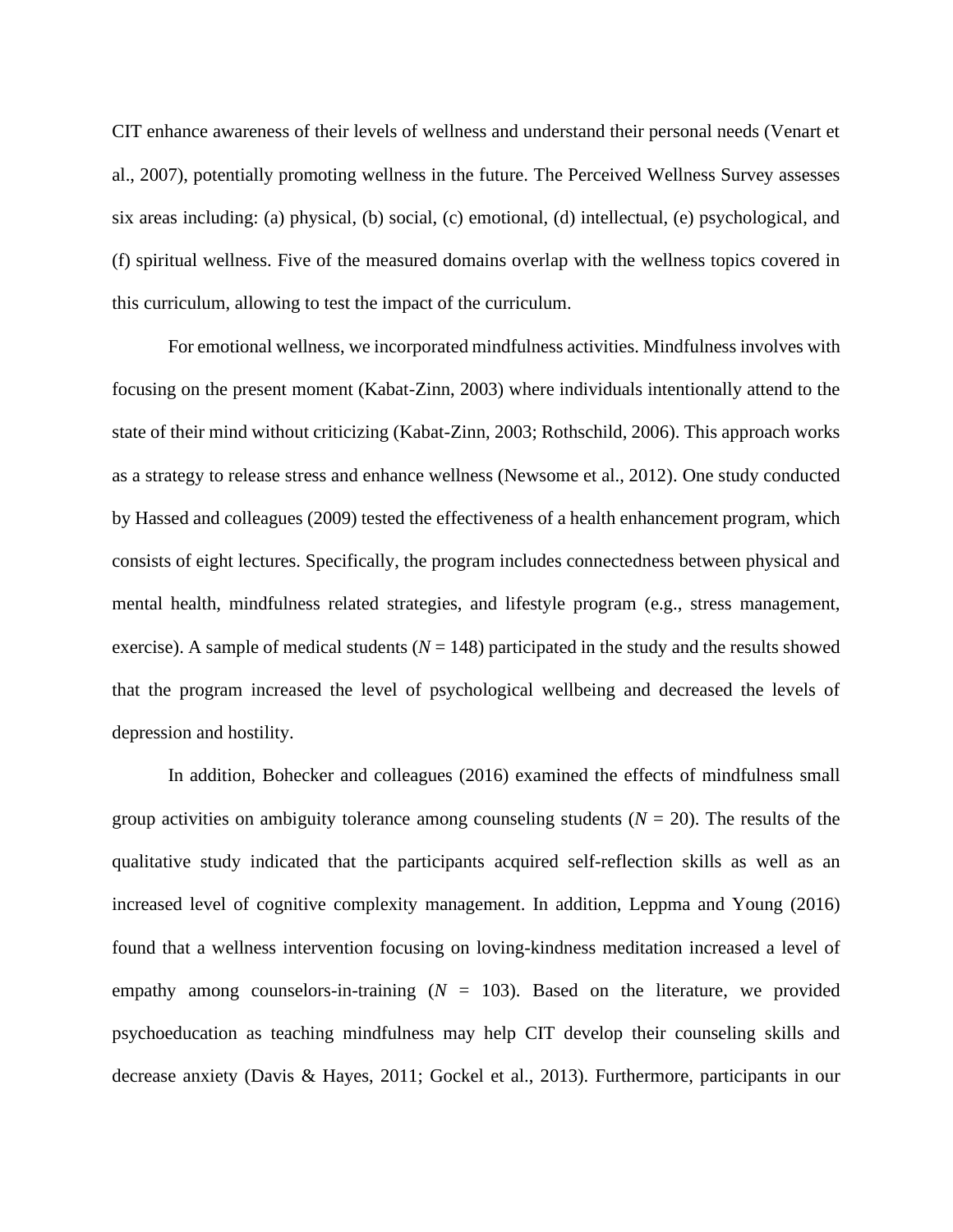curriculum were encouraged to set goals to work on their physical wellness. Goss and colleagues (2010) noted the importance of self-regulation skills to maintain wellness as an individual's lifestyle in their research. Using SMART Goals can be one strategy that CIT may find useful.

In terms of social wellness, we included activities that promote a sense of gratitude and connectedness as supported by multiple research. Kaplan and colleagues (2014) implemented a self-guided intervention focusing on gratitude among employees  $(N = 67)$  and tested the effectiveness of the program. Specifically, participants in the group kept a journal regarding things they feel grateful for in their jobs. Results showed that participants had a significant increase in their positive affective well-being after the intervention. Furthermore, Wood and colleagues (2010) in their review indicated a positive effect of gratitude on different psychological aspects including positive affect and happiness. Chiaburu and Harrison (2008) also suggested that social interaction is positively related to individuals' psychological health. Based on previous literature, the final wellness curriculum is developed and presented below.

#### **Introduction to Counseling Wellness Curriculum**

#### **Week One: Introduction to Wellness**

#### *Learning Objectives*

Group members will be able to: a) explain the concept of wellness and the importance of maintaining and promoting wellness in the helping profession, b) understand the difference between perceived and aspirational wellness, and c) reflect on their own personal wellness and areas of improvement.

#### *Materials*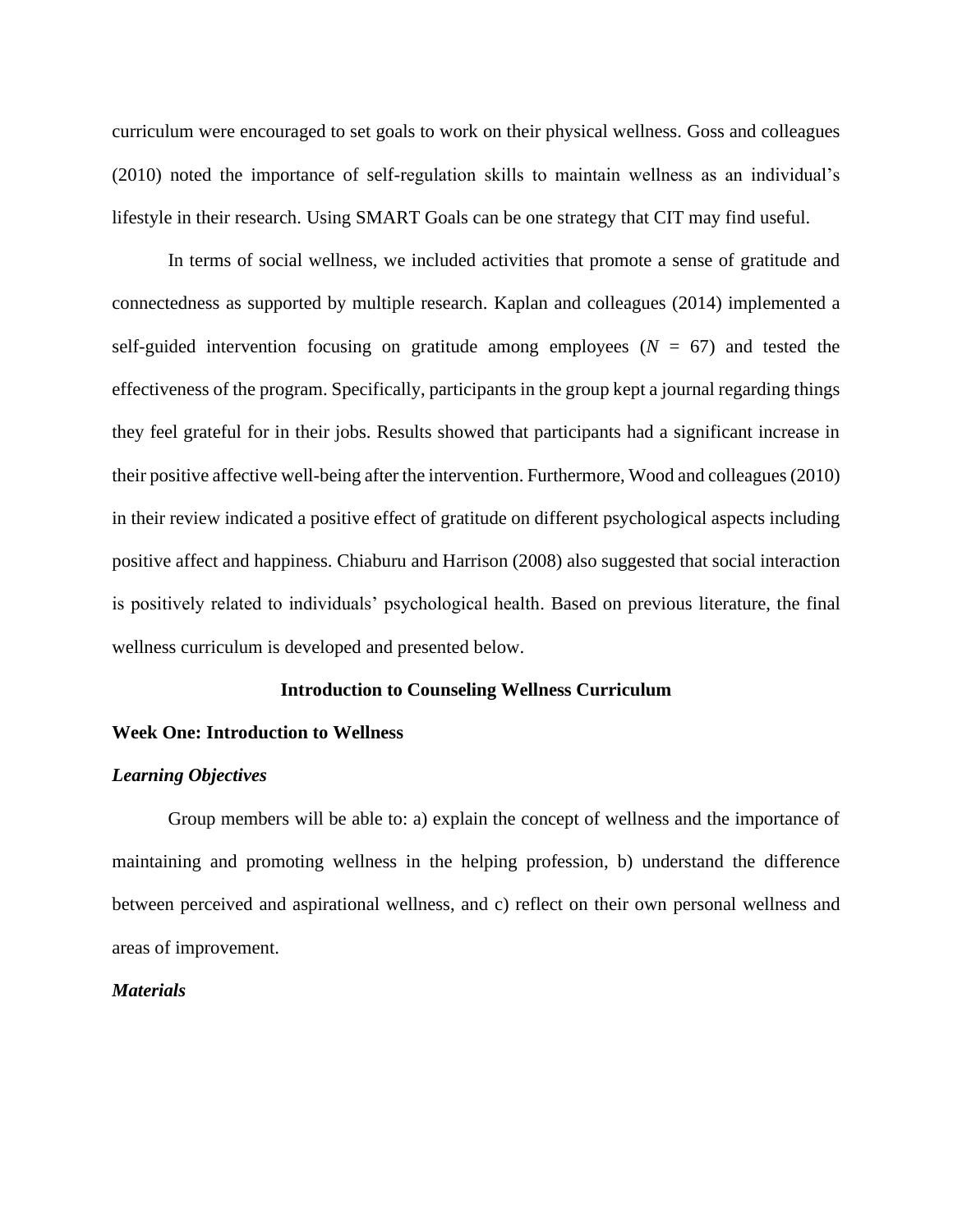Materials that are needed include: pencils, white board or writing easel, markers, and copies of the Helper Professional Wellness Discrepancy Scale (HPWDS; Blount & Lambie, 2018) and Perceived Wellness Survey (PWS; Adams et al., 1997).

### *Activities*

Two main activities compose this session to provide participants of the overview of the curriculum and measure their levels of wellness before the intervention.

**1) Psychoeducation.** Begin by prompting students to think about the question, "what is wellness for me?". Invite group members to write words on the board that capture their personal definition of wellness. Discuss with group members common themes seen on the board and share different definitions of wellness (e.g., Hettler, 1984; Myers et al., 2000). Next, explain why wellness is prioritized in counseling, including the historical emphasis on holistic care and prevention of counselor burn-out.

**2) Assessment.** Introduce the HPWDS and PWS to counselors-in-training and explain how our aspirational wellness often looks different than our actual wellness. Invite students to complete the wellness assessments and facilitate a dialogue on what was learned from the assessment.

#### **Week Two: Emotional Wellness**

#### *Learning Objectives*

Group members will be able to (a) explain the concept of emotional wellness, (b) engage in mindfulness as one avenue for emotional wellness, and (c) brainstorm other avenues for emotional wellness.

#### *Materials*

Small individually wrapped chocolate for every group member, and mindful eating script (Milovani, 2013) are needed.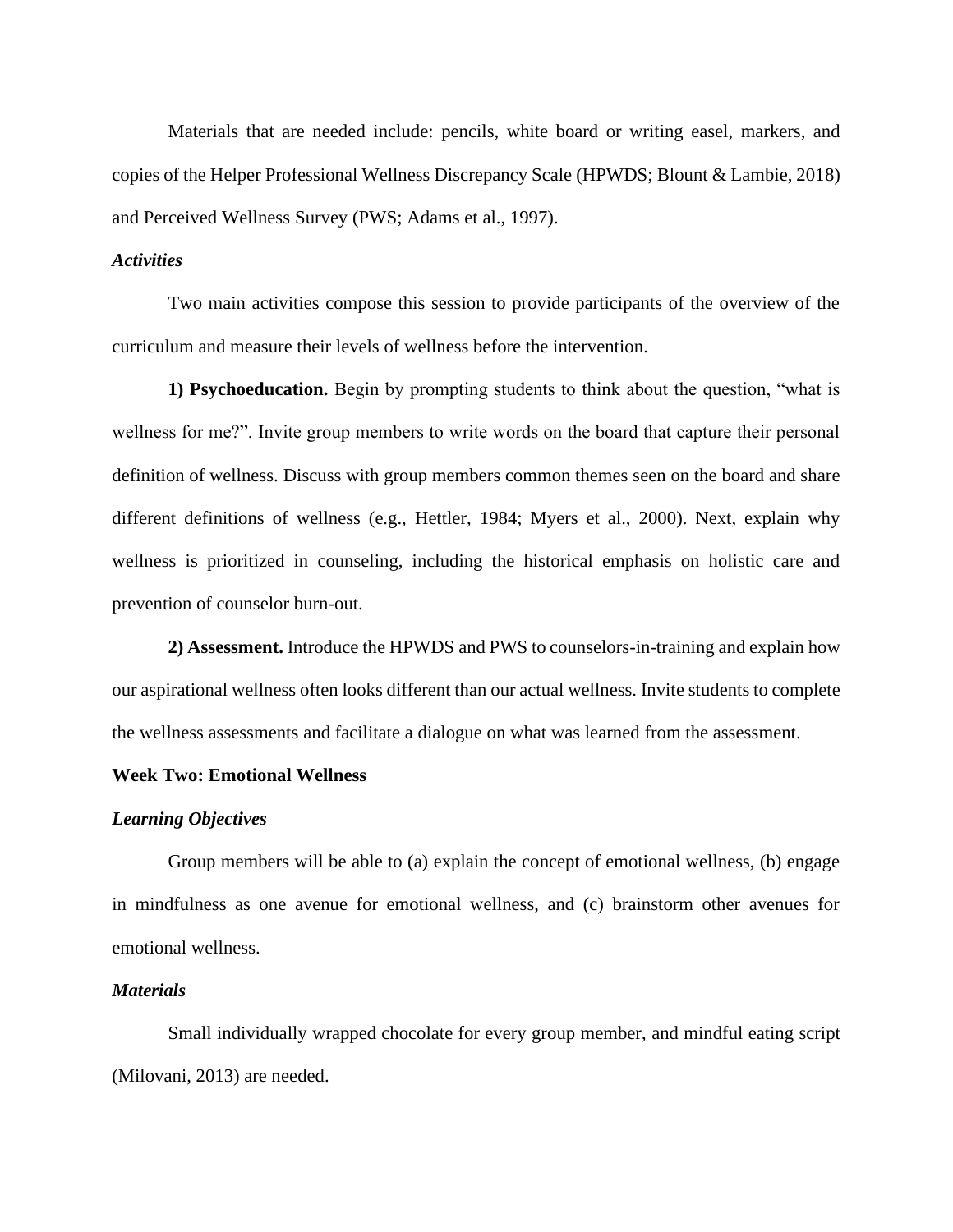## *Activities*

**1) Psychoeducation.** Begin by discussing emotional wellness. Share Hettler's definition of wellness which encompasses recognizing one's emotions, accepting emotions, and expressing feelings, thoughts, and ideas**.** Ask students to brainstorm avenues for enhancing their own emotional wellness. Introduce mindfulness as one way you can tend to your own emotional wellness.

**2) Observing Mindfully.** Request that students look briefly around the room and then close their eyes. With their eyes closed, ask them to recount all the things around them that they remember with the color red, color blue, color black, and so on. Ask students to open their eyes again and look around. Then allow the group to open their eyes again and answer the same questions. Process the activity by asking the group what was noticed during each observation time and what they could be missing in their daily lives due to a lack of mindfulness.

**3) Nourish Mindfully.** Explain that we are going to try an activity that allows us to nourish ourselves mindfully. Pass out an individually wrapped chocolate to each group member. Explain how eating mindfully can help group members practice mindfulness frequently and successfully in their everyday lives. Follow mindfulness savoring script. Process the activity with students and encourage them to practice mindfulness in the next week.

#### **Week Three: Physical Wellness**

## *Learning Objectives*

Group members will a) reflect on physical wellness including exercise, nutrition, and preventative care, b) understand the importance of goal-setting, and c) begin to construct their own SMART goals.

#### *Materials*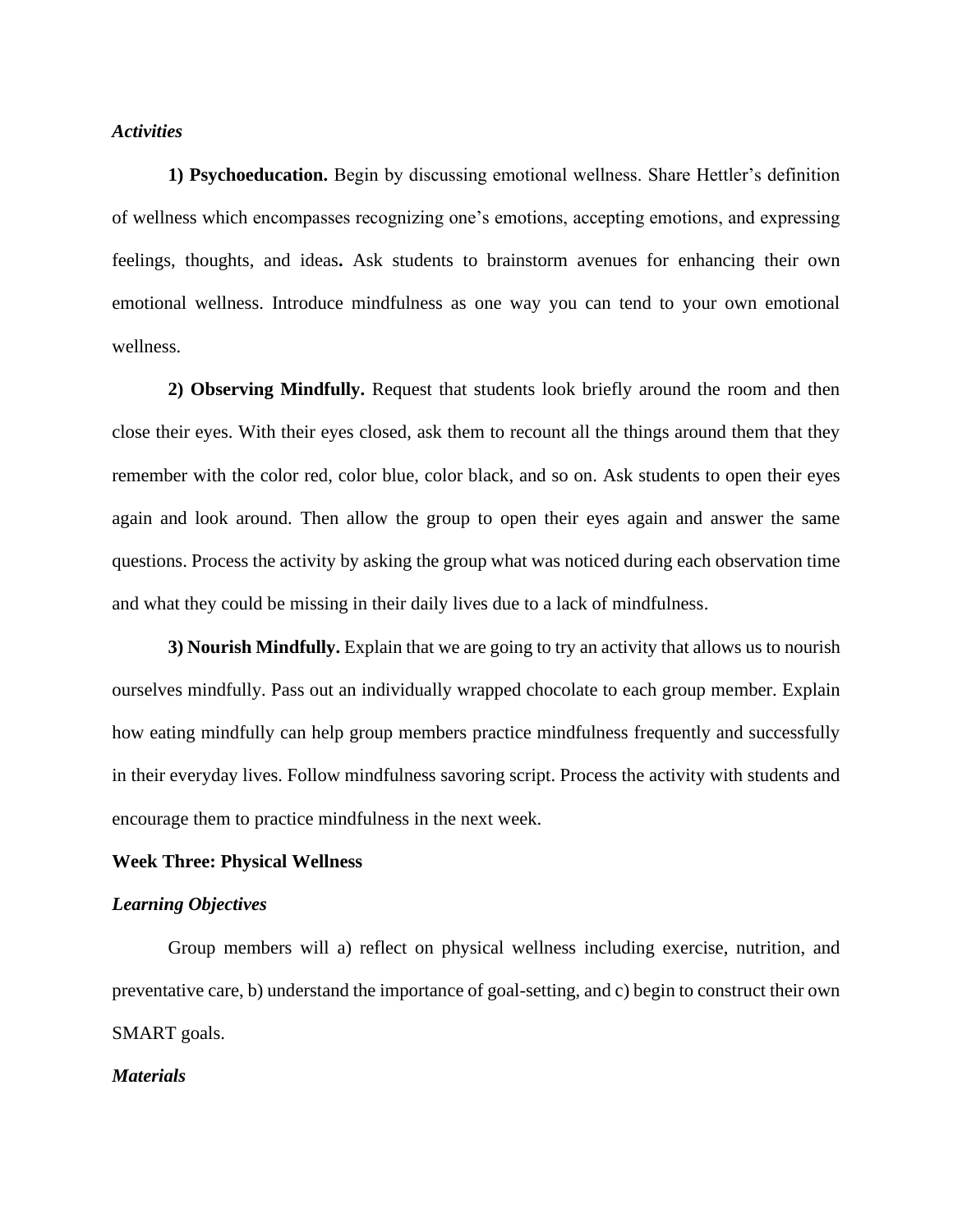SMART goal worksheets, white board or writing easel, and markers will be used.

## *Activities*

**1) Psychoeducation.** Begin by checking in with students about their challenge last week to practice mindfulness. Were they successful? What obstacles prevented them from engaging in mindfulness? Ask students to brainstorm ways to promote physical wellness. Write down suggestions on a whiteboard or easel. Encourage students to be specific (i.e., walking in between classes rather than losing weight). Encourage students to think of a wide variety of strategies such as flossing, getting a physical, taking a vitamin, packing a lunch, cutting down on alcohol, etc.). After the list is complete, ask about potential barriers that people come across when trying to implement these activities. What keeps us from doing things such as flossing every day or eating more fruits and vegetables?

**2) SMART Goals.** Explain the concept of SMART goals which are specific, measurable, achievable, relevant, and time bound. Go through each dimension giving an example. Break students into pairs and have them practice creating SMART goals. Partners work together and provide suggestions to each other. Once everyone is done, come back to the large group and ask students to share their goals with the group. Instruct students to begin implementing the goal in the next week.

#### **Week Four: Spiritual Wellness**

#### *Learning Objectives*

Group members will be able to (a) explain the concept of spiritual wellness, (b) reflect on their own personal values through engaging with a values card sort, and (c) reflect on ways to uphold personal values in their everyday lives.

#### *Materials*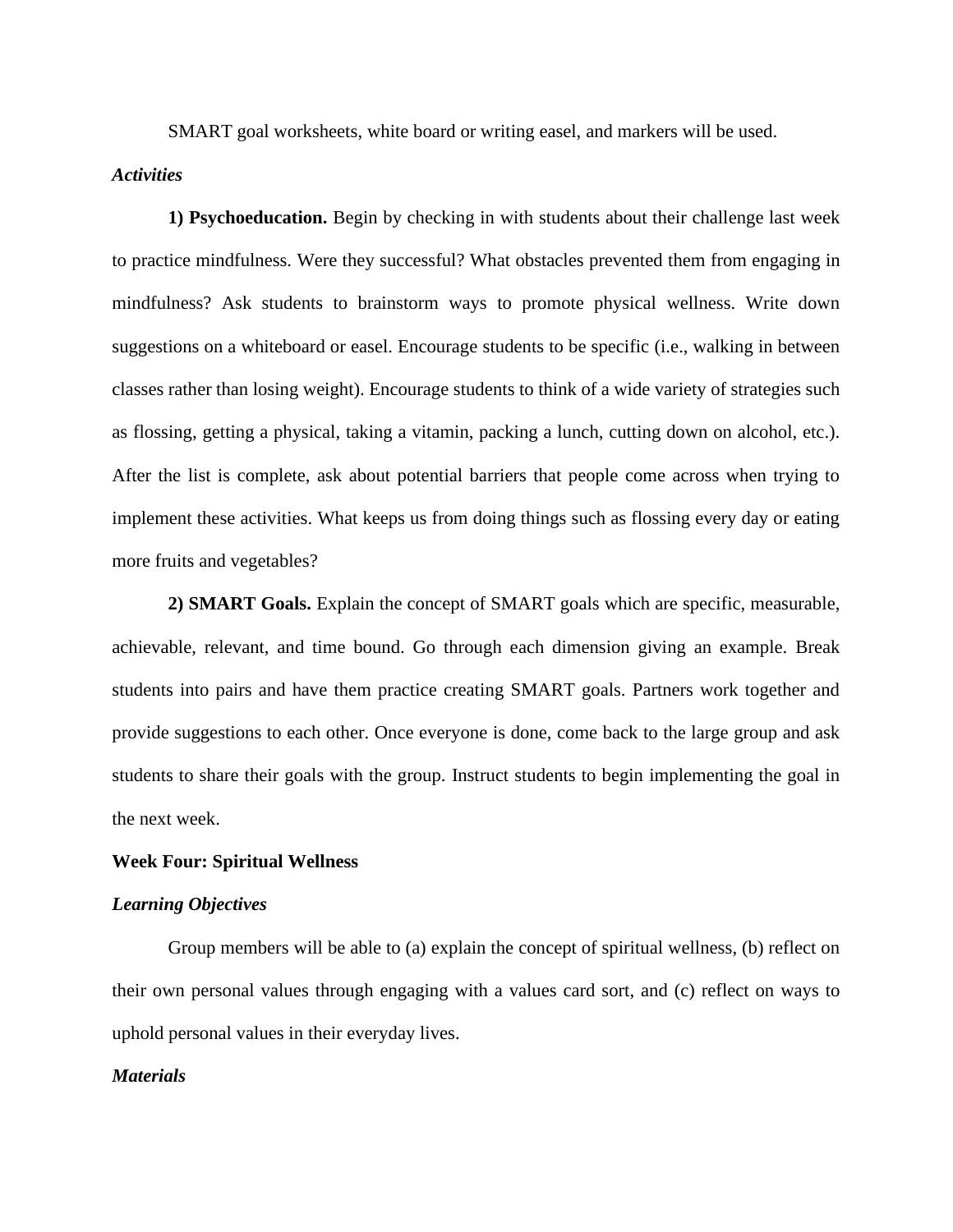Copies of Personal Values Cart Sort (Miller et al., 2001) will be used.

#### *Activities*

**1) Psychoeducation.** At this point, the wellness group is half way complete. Check in with students about their progress up to this point. How have they applied what they have learned thus far? What obstacles have they encountered? Transition to discussing spiritual wellness. Explain that while we oftentimes think of spiritual wellness in terms of religiosity, spiritual wellness is broad and means different things for everyone. Introduce Hettler's definition of spiritual wellness. which encompasses living each day in a way that is consistent with our own personal values and beliefs.

**2) Values Sort.** Explain that an awareness of our own personal values is an important step to spiritual wellness. Completing a personal values card sort can help us better understand our values. Break students into pairs and give each pair of students a copy of the Personal Values Card Sort (Miller et al., 2001). Ask students to take turns sorting the cards in categories: most important, somewhat important, not very important, and least important. Then, ask students to rank order the cards in the most important category in terms of importance. Ask students to discuss with your partner what makes these values important and how these values impact daily living and future goals. Invite students back into the large group to discuss what they learned about themselves and how their values impact their perception of spiritual wellness.

**3) Preparing for Next Week.** Ask students to be prepared to answer the discussion prompt, "What is something that fascinates you?" next week. Invite students to bring in an artifact related to their topic of interest (e.g., book on topic of interest, equipment needed for hobby) to share with the group.

#### **Week Five: Intellectual Wellness**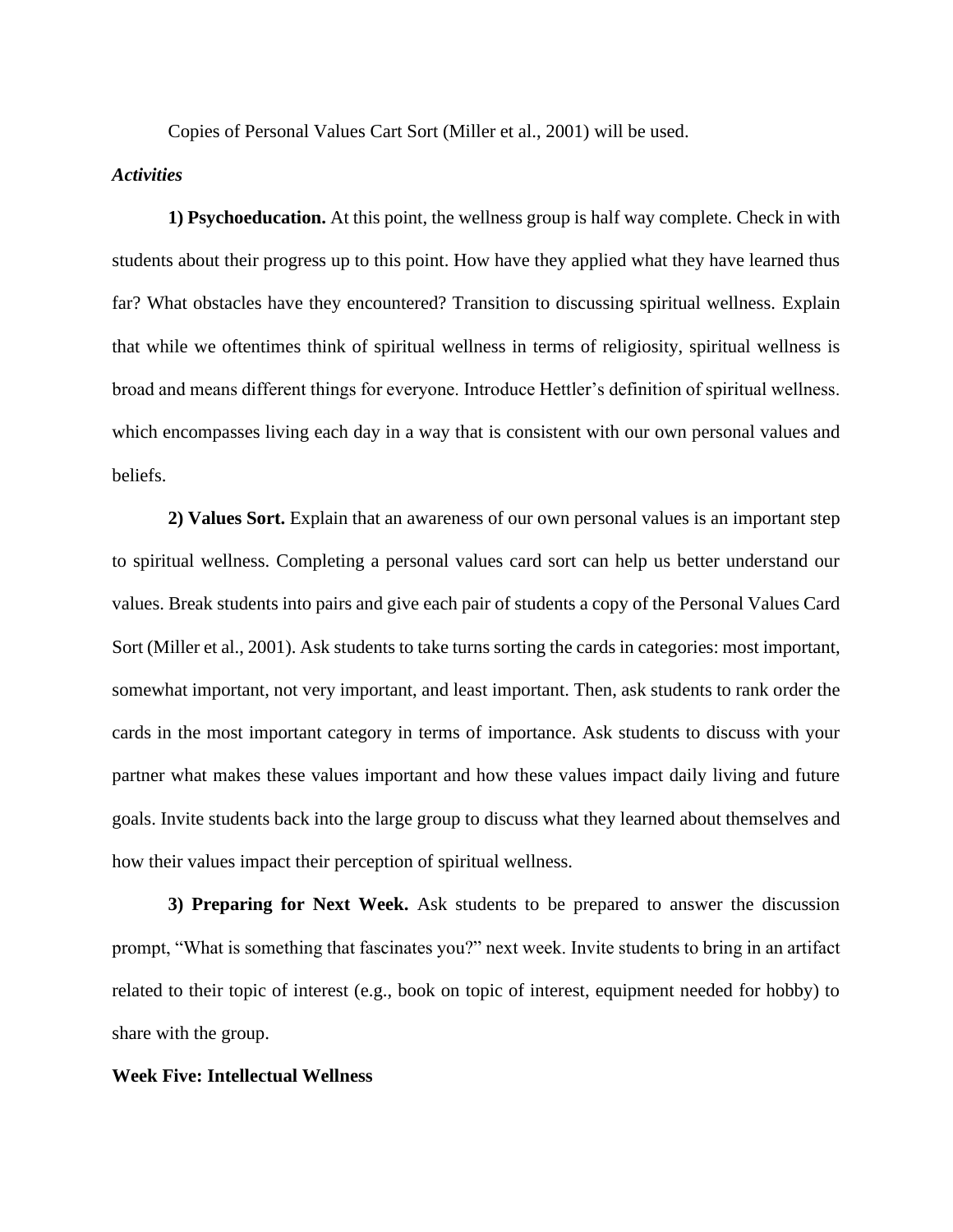## *Learning Objectives*

Group members will be able to (a) explain the concept of intellectual wellness, (b) reflect on their personal interests, and (c) brainstorm ways to engage their intellectual wellness in their everyday lives.

## *Materials*

Group members will bring artifacts that are fascinating to them.

## *Activities*

**1) Psychoeducation.** Begin by discussing intellectual wellness. Share Hettler's definition of wellness which encompasses problem solving, creativity, and challenging one's mind.

**2) Show-and-Tell: Share What Fascinates You.** Invite students to answer the prompt, "What is something that fascinates you?" and share their artifact with the group. As group members share, facilitate a discussion among group members by pointing out similarities and differences. After all group members have shared, ask students how they make space for their intellectual wellness in their everyday lives and how they may be able to tend to their intellectual wellness in the midst of an academically rigorous graduate program.

#### **Week Six: Social Wellness**

#### *Learning Objectives*

Group members will a) learn the importance of social relationships as a wellness component, b) reflect on the similarities between themselves and others, and c) engage in a gratitude exercise to foster social connection.

#### *Materials*

Laptop or projection screen to show YouTube video, paper, and pencils will be needed *Activities*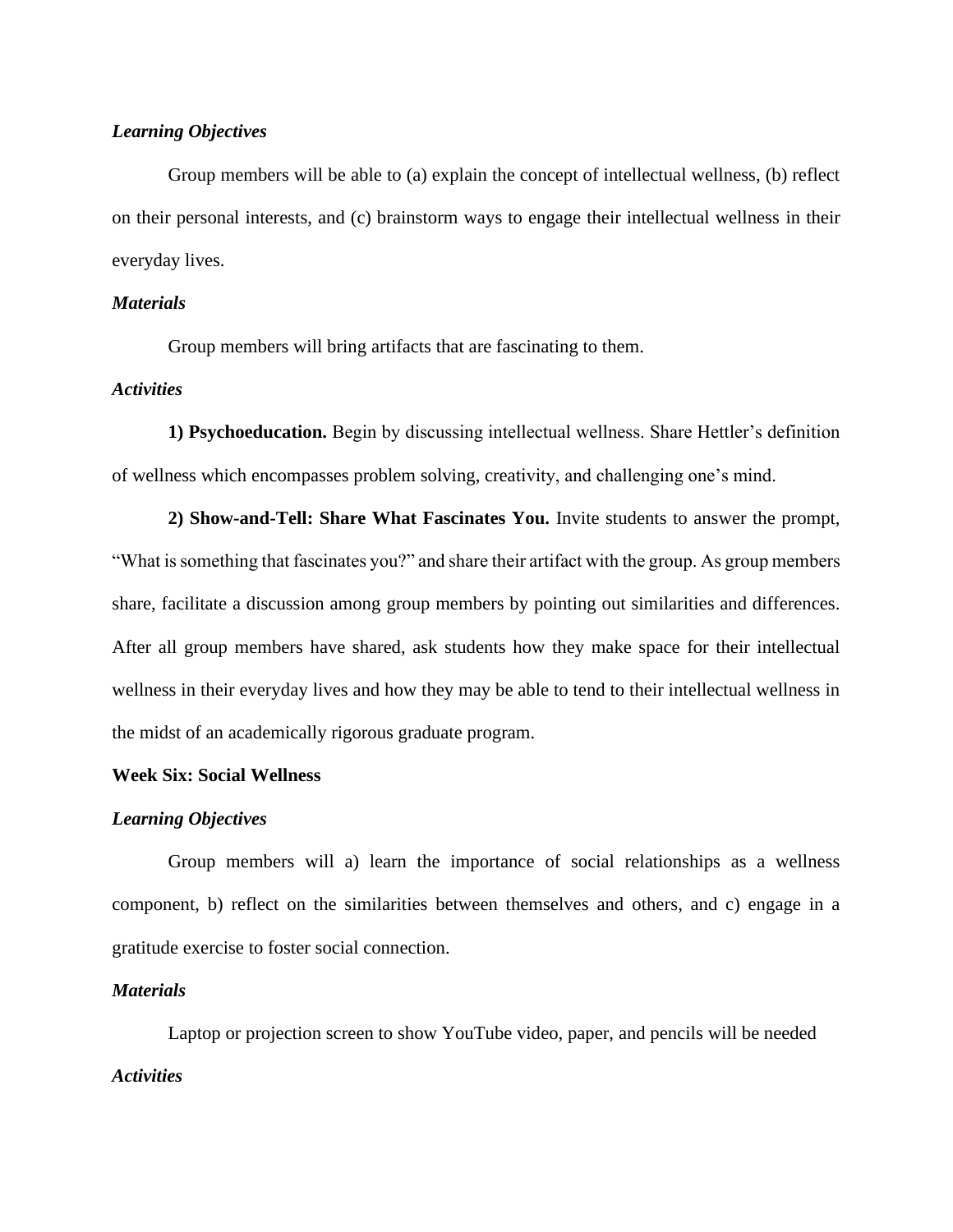**1) Psychoeducation.** Begin by asking students. "What role do your social relationships have on your overall health and happiness?" Process with group members what meaningful relationships connection looks like in their lives, what aspects of social connection are missing, and how they can prioritize social wellness.

**2) Commonalities.** Have group members break into groups of 3 or 4. Supply each group member with a piece of paper and pen and ask for one person per group to volunteer to be the secretary. Tell them they will have five minutes to see how many things they can find in common among themselves. Once time is up, have each group share with the whole group the list they generated and facilitate a discussion on commonalities and connection.

**3) Gratitude.** Research tells us that practicing gratitude can make us happier, healthier, and that expressing gratitude to others can booster our connection to others. Explain that we will be watching a short video on gratitude. While watching, think about who you would write a letter of gratitude to if given the opportunity. Play the YouTube Video, *An Experiment in Gratitude* by the Science of Happiness. After watching, ask students to think about someone in their life they would like to express gratitude to and write a letter to them. After students complete their letters, discuss what the experience was like and how expressing gratitude could deepen our social wellness.

#### **Week Seven: Occupational Wellness**

#### *Learning Objectives*

Group members will a) express their own meaning of occupational wellness, b) reflect on their career journey to the counseling profession, and c) brainstorm their ideal work environments which align with their values.

#### *Materials*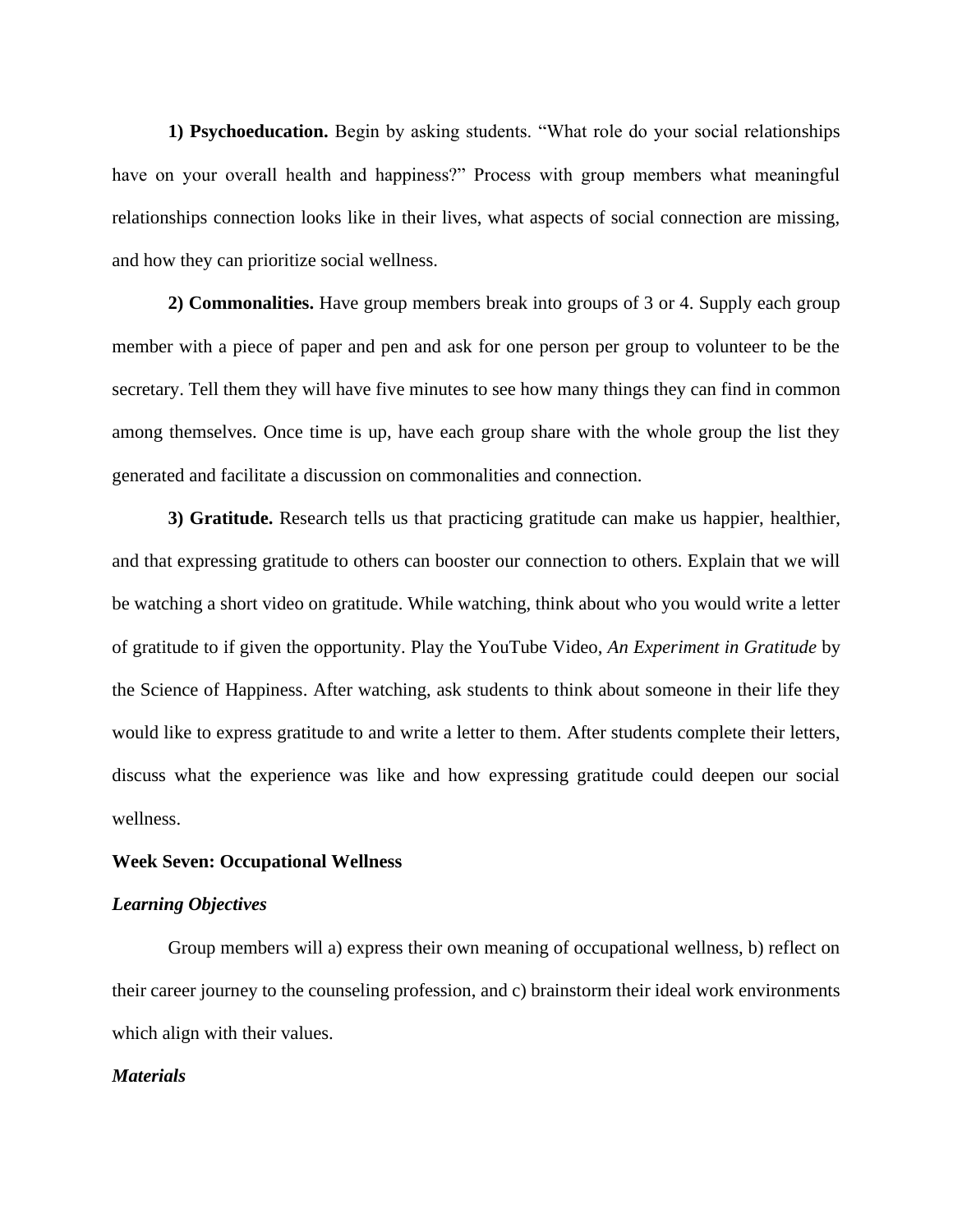Guided career imagery script (Marshall & Ferrell, 2019) is needed.

## *Activities*

**1) Psychoeducation.** Ask students what occupational wellness means to them. Share Hettler's definition of occupational wellness, which involves contributing your unique strengths and skill-sets to your work that is meaningful and personally gratifying. Invite students to share their own journeys to the counseling profession. How did they come to realize that they wanted to be a counselor? How is this career aligned to their personal values and skills?

**2) Guided Imagery.** Explain that the profession of counseling is diverse and occupational environments look very different from counselor to counselor. Guided imagery can be helpful in understanding personal values and ideal work environments. Read a guided career imagery script (Marshall & Ferrell, 2019) to students. Process students' reactions to the guided imagery. How does their ideal work environment relate to their occupational wellness?

#### **Week Eight: Closing and Review**

#### *Learning Objectives*

Group members will a) articulate what they have learned from the group, b) reflect on their experience incorporating wellness into their daily lives, and c) set future goals to maintain their wellness.

#### *Materials*

The same two assessments (i.e., HPWS, PWS) are needed.

#### *Activities*

**1) Learning Integration.** The last group session is devoted to reviewing what has been learned over the past eight weeks, preparing for the future, and closing the group. Invite students to share their major take-aways from the group. What have they learned from the activities? What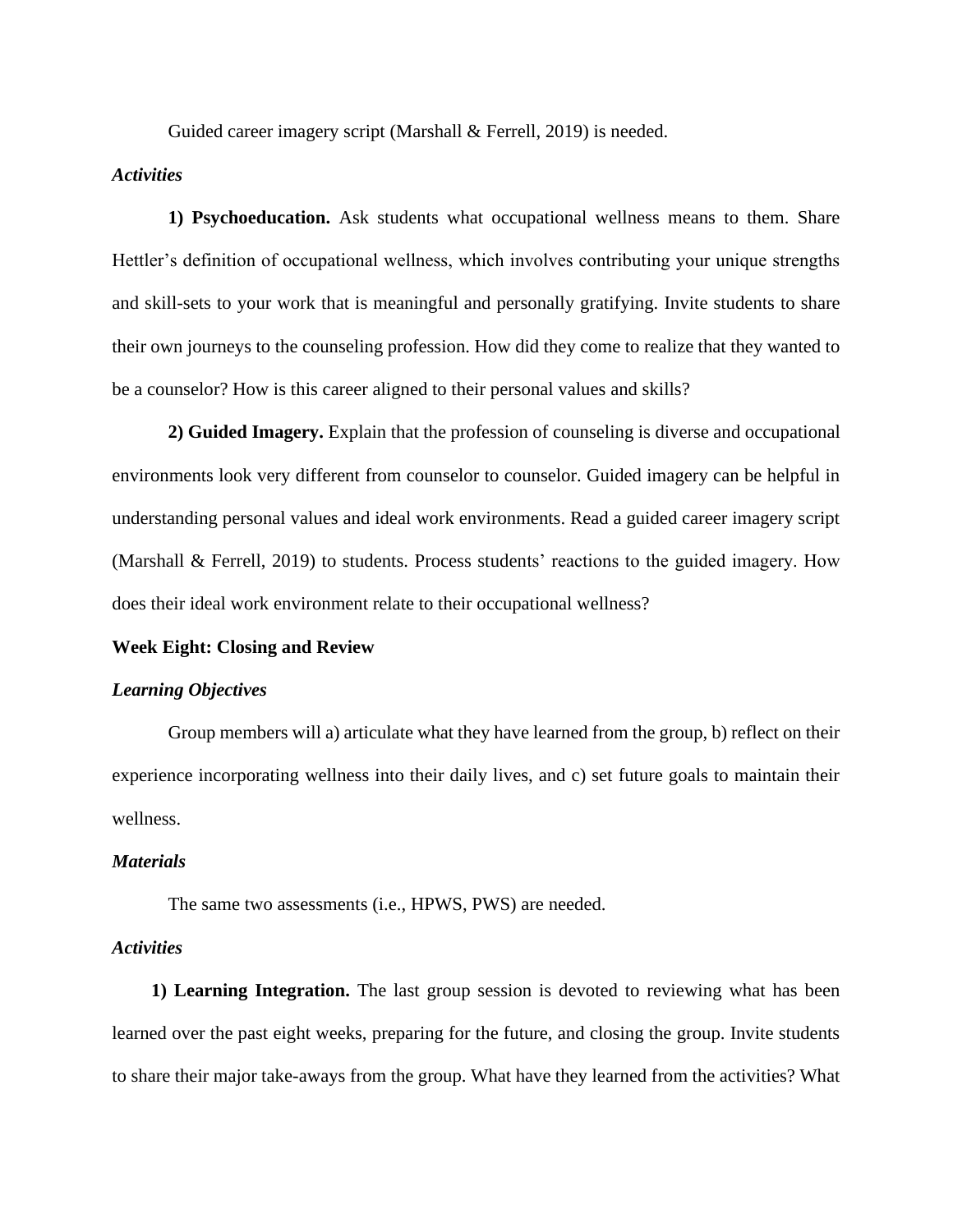have they learned from each other? What was it like to incorporate wellness into their every-day lives? Review each of the dimensions of Hettler's model and invite students to set goals for the future.

**2) Assessment.** Ask group members to complete both assessments again. What has changed since the first time they took this assessment? Students may have realized specific areas of wellness as more important for them than others, gaps in their well-being that weren't there before, or realized progress over time.

#### **Discussion**

This article describes an eight-week long wellness curriculum for counselors-in-training that can be incorporated into the entry-level counseling courses such as *Introduction to Counseling*. The authors used the Hexagonal Wheel of Wellness (Hettler, 1980) as the model addresses a range of wellness domains and identified different activities that CIT can participate in to learn self-care strategies. Considering the importance of maintaining wellness to meet counseling practitioners' ethical responsibilities (ACA, 2014; CACREP, 2015), providing opportunities for counseling students to enhance their well-being as well as learn how to balance their life and work from the beginning of the program may be essential for their future career (Rosenberg & Pace, 2006; Yager & Tovar-Blank, 2007).

The curriculum presented was well-received by students who reported making significant changes in their personal lives after a particular topic was covered. For example, after covering social wellness and gratitude, a student decided to spend a weekend with her family and find a time to express appreciation to her family members, "I learned that it made me feel happier thinking about the person or multiple people that have positively influenced me. I also took it even further and told those people that they had positively influenced me and that I was grateful for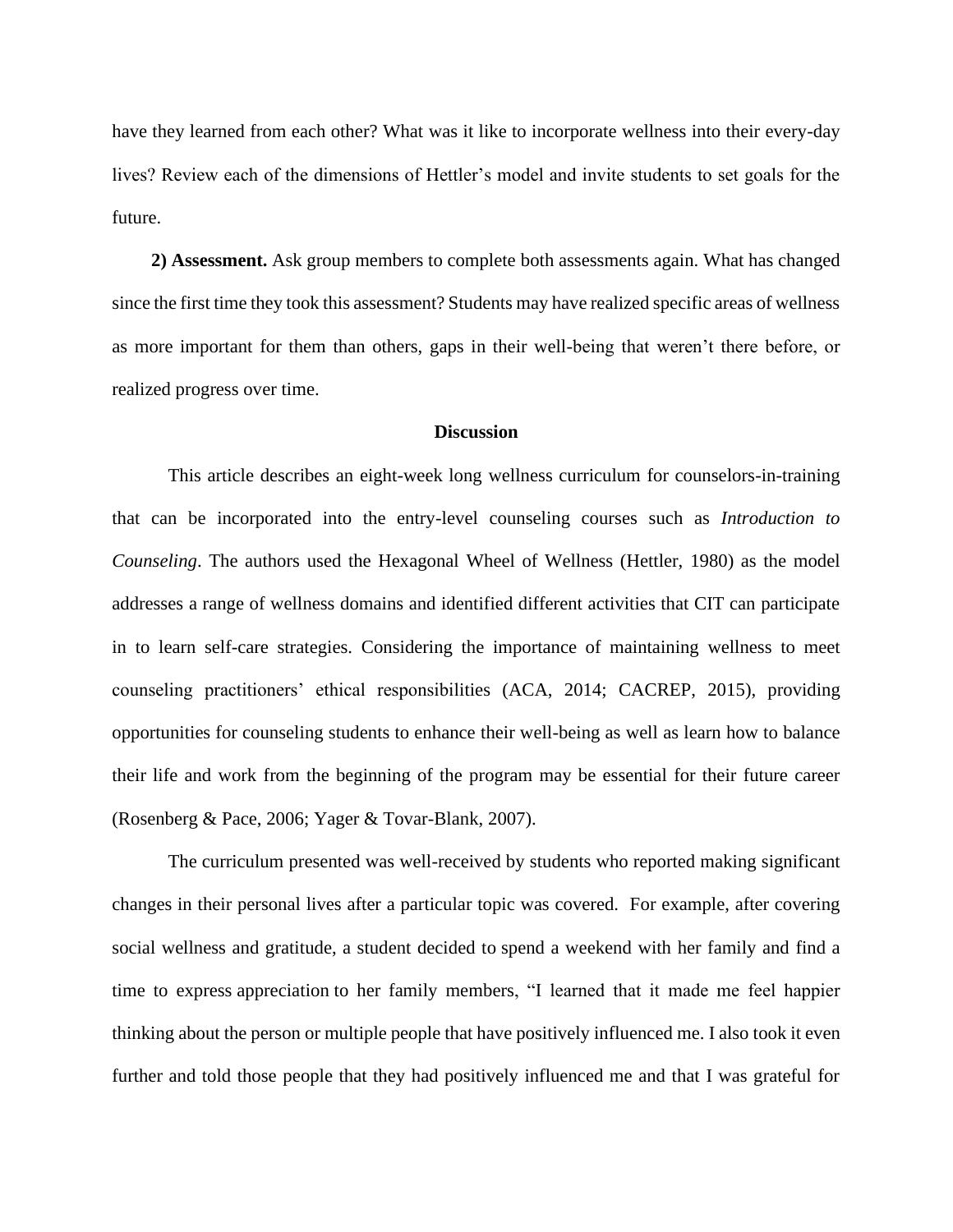everything they've taught me." Small groups allowed students to get to know each other more intimately and feel supported. As one student reported in a reflection, "We have all shared some deep things about ourselves and I feel as though the group gave us a place to talk about anything and feel safe and accepted." Finally, the groups offered a much-needed reprieve from the emotional weight of first semester. One student reflecting on the difficult topics often covered in counseling curriculum stated, "I left class feeling uplifted and hopeful, which is something that I really needed."

Examining the effectiveness of the proposed curriculum using quantitative and qualitative methods would be advantageous in providing more information regarding the usage of the curriculum. In addition, further research is warranted to improve the proposed intervention based on longitudinal data. Monitoring counseling students' application of the learned strategies in their own life after the first semester would be beneficial for learning ways to modify the program. Moreover, investigating effects of the curriculum on different aspects of CIT (e.g., coping strategies, time-management skills) may provide further information for counselor educators to promote counseling students' wellness.

Considering the discrepancy between Counselor Education's values of wellness and rates of burn-out and stress among graduate counseling students, counselor educators should consider how to go beyond simply encouraging wellness to holistic integration of wellness into course curricula. The Introduction to Counseling Wellness Curriculum (ICWC) provides one potential avenue for counselor educators to move the conversation surrounding wellness from the abstract to the concrete. As the curriculum addresses multiple domains in wellness, CIT may utilize them based on their needs and find ways to prevent from burnout. Overall, assisting CIT in acknowledging self-care as an essential part of their work is of critical importance, by which CIT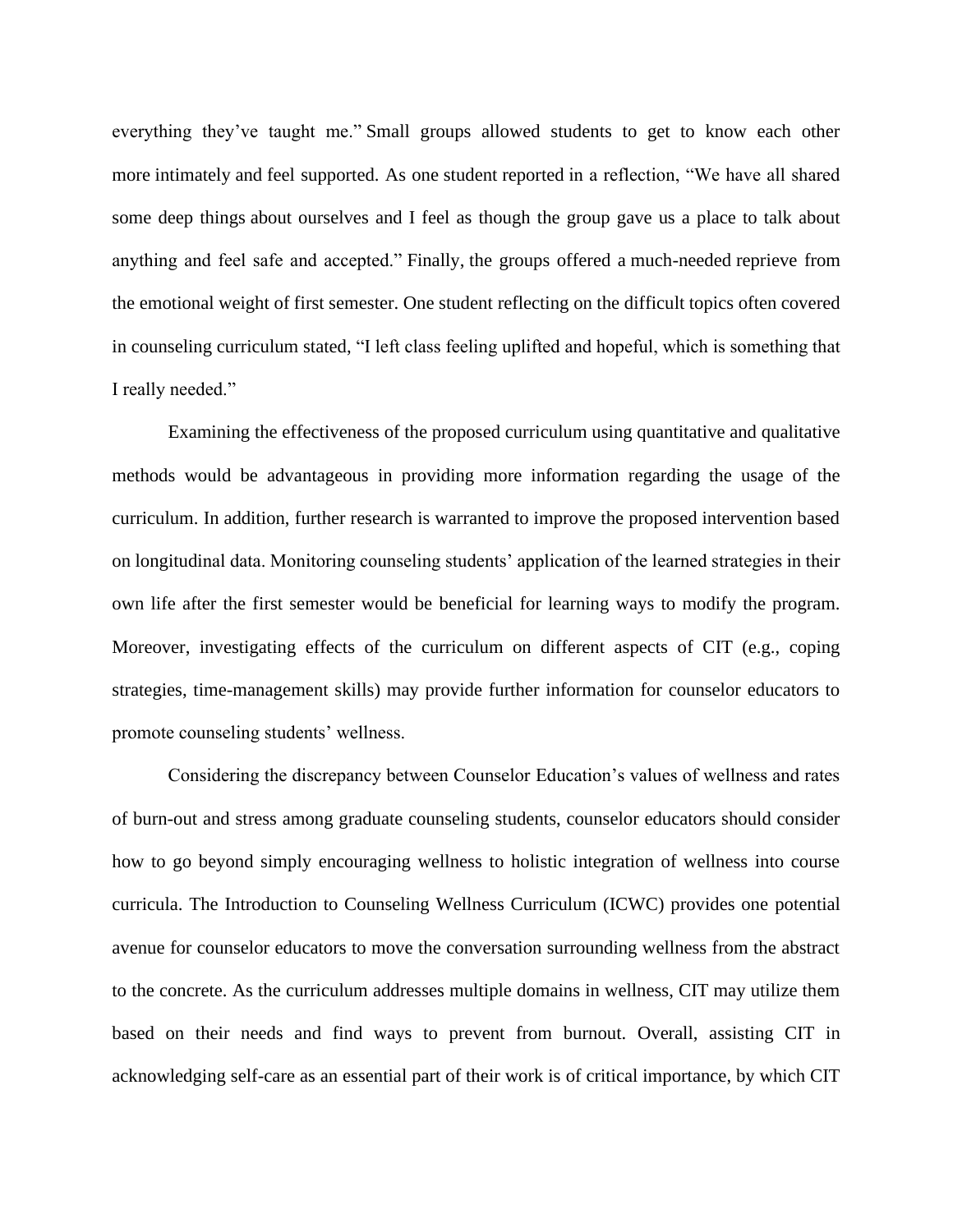can learn prioritizing wellness through graduate counseling programs and in their future profession.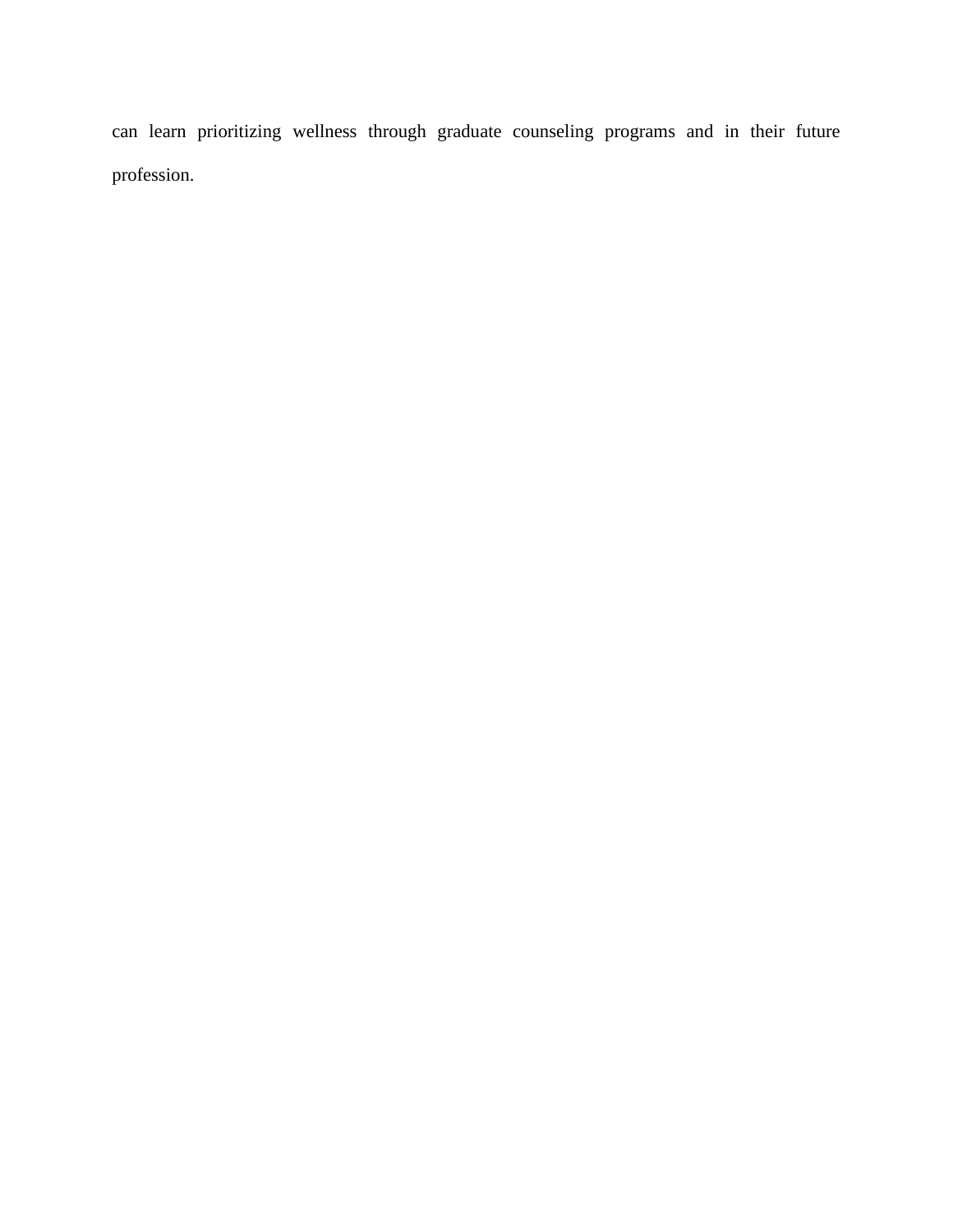#### **References**

- Abel, H., Abel, A., & Smith, R. L. (2012). The effects of a stress management course on counselors‐in‐training. *Counselor Education and Supervision, 51*(1), 64-78.
- Adams, T., Bezner, J., & Steinhardt, M. (1997). The conceptualization and measurement of perceived wellness: Integrating balance across and within dimensions. *American Journal of Health Promotion*, *11*(3), 208-218.
- American Counseling Association. (2014). *ACA code of ethics*. Author.
- Aten, J. D., Madson, M. B., Rice, A., & Chamberlain, A. K. (2008). Postdisaster supervision strategies for promoting supervisee self-care: Lessons learned from hurricane Katrina. *Training and Education in Professional Psychology, 2*(2), 75–82.
- Barnett, J. E., Baker, E. K., Elman, N. S., & Schoener, G. R. (2007). In pursuit of wellness: The self-care imperative. *Professional Psychology: Research and Practice, 38*(6), 603–612.
- Blount, A. J., & Lambie, G. W. (2018). Development and factor structure of the helping professional wellness discrepancy scale. *Measurement and Evaluation in Counseling and Development*, *51*(2), 92-110.
- Bohecker, L., Vereen, L. G., Wells, P. C., & Wathen, C. C. (2016). A mindfulness experiential small group to help students tolerate ambiguity. *Counselor Education and Supervision, 55*(1), 16-30.
- Calicchia, J. A., & Graham, L. B. (2006). Assessing the relationship between spirituality, life stressors, and social resources: Buffers of stress in graduate students. *North American Journal of Psychology, 8*, 307–320.
- Chiaburu, D. S., & Harrison, D. A. (2008). Do peers make the place? Conceptual synthesis and meta-analysis of coworker effects on perceptions, attitudes, OCBs, and performance. *Journal of Applied Psychology, 93*(5), 1082-1103.
- Council for Accreditation of Counseling and Related Educational Programs. (2015). *2016 CACREP Standards*.
- Culbreth, J. R., Scarborough, J. L., Banks-Johnson, A., & Solomon, S. (2005). Role stress among practicing school counselors, *Counselor Education and Supervision, 45,* 58–71.
- Davis, D. M., & Hayes, J. A. (2011). What are the benefits of mindfulness? A practice review of psychotherapy-related research. *Psychotherapy, 48*(2), 198–208. <https://doi.org/10.1037/a0022062>
- Di Pierro, M. (2010). Healthcare education: Making a difference in the lives of graduate students. *Journal for Quality & Participation, 33,* 15–17.
- Figley, C. R. (2002). Compassion fatigue: Psychotherapists' chronic lack of self care*. Journal of Clinical Psychology, 58*(11), 1433-1441.
- Fung, S. C. (2019). Effects of an experiential training group on psychological wellness and professional efficacy for counsellors-in-training*. Global Journal of Health Science, 11*(9), 1-22.
- Gentry, E. J. (2002). Compassion fatigue, *Journal of Trauma Practice, 1*(3-4), 37-61, https://doi.org[/10.1300/J189v01n03\\_03](https://doi.org/10.1300/J189v01n03_03)
- Gleason, B. K., & Hays, D. G. (2019). A phenomenological investigation of wellness within counselor education programs*. Counselor Education and Supervision, 58*(3), 177-194.
- Gockel, A., Cain, T., Malove, S., & James, S. (2013). Mindfulness as clinical training: Student perspectives on the utility of mindfulness training in fostering clinical intervention skills. *Journal of Religion & Spirituality in Social Work, 32*(1), 36–59. <https://doi.org/10.1080/15426432.2013.749146>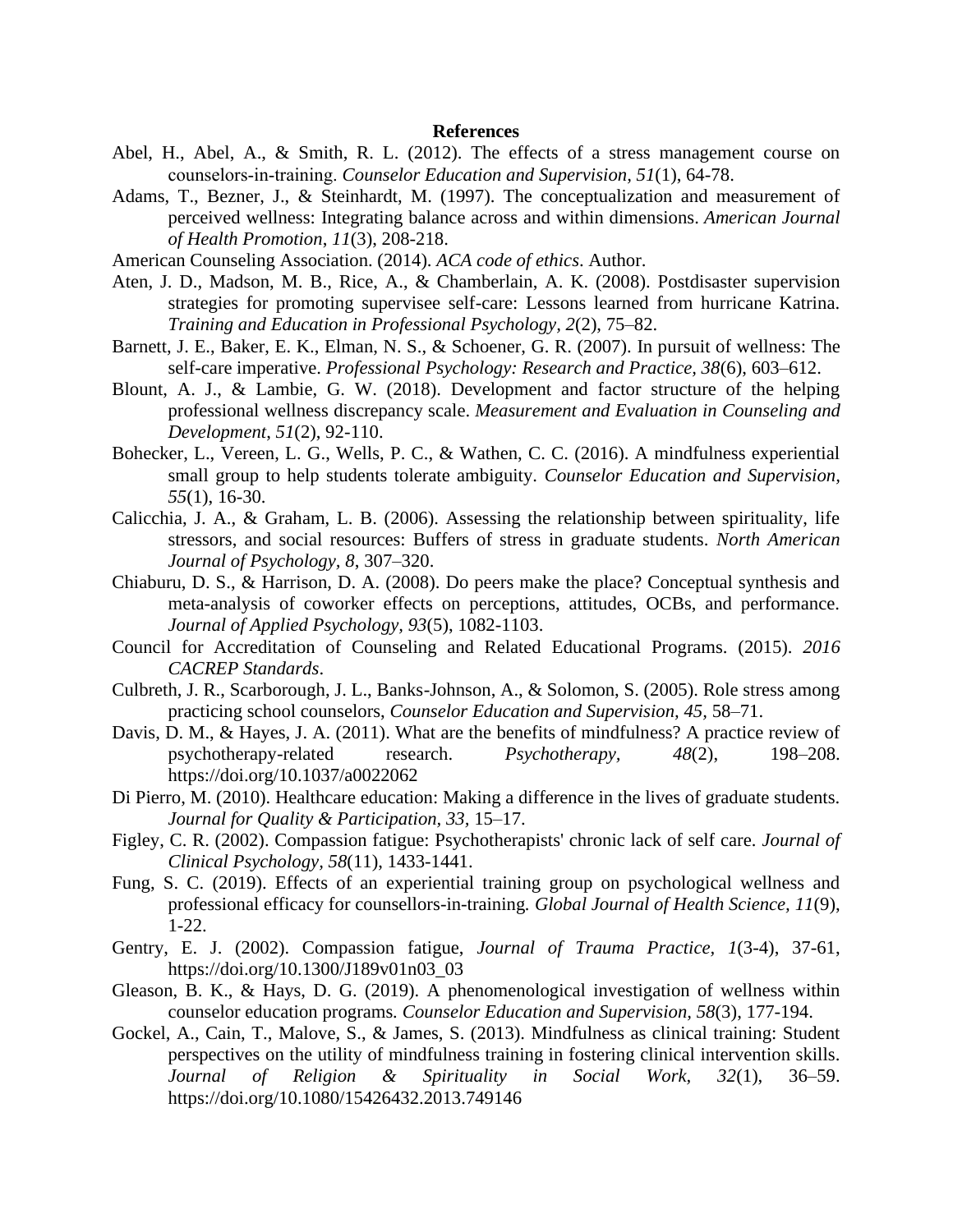- Goss, H. B., Cuddihy, T. F., & Michaud-Tomson, L. (2010). Wellness in higher education: A transformative framework for health related disciplines. *Asia-Pacific Journal of Health, Sport and Physical Education, 1*(2), 29-36.
- Harrichand, J. S, Litam, S. D, & Ausloos, C. D. (2021). Infusing self-care and wellness into CACREP curricula: Pedagogical eecommendations for counselor educators and counselors during COVID-19. *International Journal for the Advancement of Counselling,* 1-14.
- Hassed, C., De Lisle, S., Sullivan, G., & Pier, C. (2009). Enhancing the health of medical students: outcomes of an integrated mindfulness and lifestyle program. *Advances in Health Sciences Education, 14*(3), 387-398.
- Hettler, B. (1980). Wellness promotion on a university campus. *Family & Community Health, 3*(1), 77-95.
- Hettler, B. (1984). Wellness: Encouraging a lifetime pursuit of excellence. *Health Values, 8*(4), 13-17.
- Jenaro, C., Flores, N., & Arias, B. (2007). Burnout and coping in human service practitioners. *Professional Psychology: Research and Practice, 38*, 80–87. https://doi.org/10.1037/0735- 7028.38.1.80
- Kabat-Zinn, J. (2003). Mindfulness-based interventions in context: past, present, and future. *Clinical Psychology: Science and Practice, 10*(2), 144-156.
- Kaplan, S., Bradley-Geist, J. C., Ahmad, A., Anderson, A., Hargrove, A. K., & Lindsey, A. (2014). A test of two positive psychology interventions to increase employee well-being. *Journal of Business and Psychology, 29*(3), 367-380.
- Lawson, G. (2007). Counselor wellness and impairment: A national survey. *Journal of Humanistic Counseling, Education & Development, 46*(1), 20-34.
- Leppma, M., & Young, M. E. (2016). Loving‐kindness meditation and empathy: A wellness group intervention for counseling students. *Journal of Counseling & Development, 94*(3), 297- 305.
- Lovitts, B. E. (2001). *Leaving the ivory tower: The causes and consequences of departure from doctoral study*. Rowman & Littlefield.
- Marshall, R. A. & Farrell, I.C. (2019). Career guided imagery: A narrative approach for emerging adults. *Journal of Creativity in Mental Health*, *14*(2), 193-204.
- Miller, W. R., C'de Baca, J., Matthews, D. B., & Wilbourne, P. L. (2001). *Personal values card sort.* University of New Mexico.
- Milovani, C. (2013, September 6). A mindful eating script. Found at <https://www.va.gov/WHOLEHEALTHLIBRARY/docs/Intro-to-Mindful-Awareness.pdf>
- Mumbauer-Pisano, J., & Kim, N. (2021). Promoting wellness in counselors-in-training: Impact of a wellness experiential group. *Counselor Education and Supervision, 60*(3), 224-234.
- Myers, J. E., Sweeney, T. J., & Witmer, J. M. (2000). The wheel of wellness counseling for wellness: A holistic model for treatment planning. *Journal of Counseling & Development, 78*(3), 251-266.
- Myers, J. E., Sweeney, T. J., & Witmer, J. M. (2001). Optimization of behavior: Promotion of wellness. In D. C. Locke, J. E. Myers, & E. L. Herr (Eds.), *The handbook of counseling* (pp. 641–652). Sage.
- Myers, J. E., & Sweeney, T. J. (2004). The Indivisible Self: An evidence-based model of wellness. *Journal of Individual Psychology, 60*(3), 234-244.
- Myers, J. E., & Sweeney, T. J. (2005). In T. J. Sweeney (Ed.), *Counseling for wellness: Theory, research, and practice.* American Counseling Association.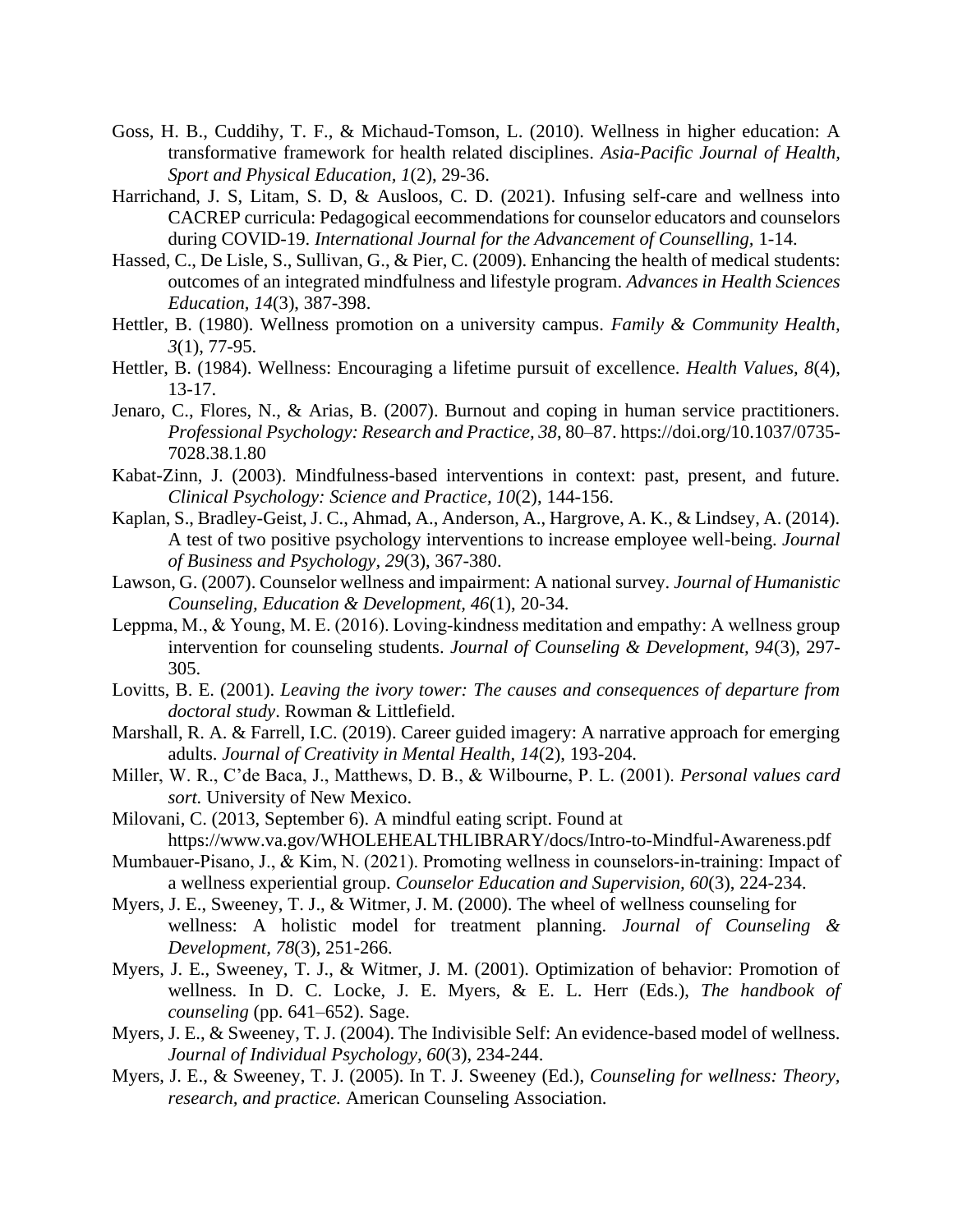- Newsome, S., Waldo, M., & Gruszka, C. (2012). Mindfulness group work: Preventing stress and increasing self-compassion among helping professionals in training. *Journal for Specialists in Group Work, 37*(4), 297–311.
- Ohrt, J. H., Prosek, E. A., Ener, E., & Lindo, N. (2015). The effects of a group supervision intervention to promote wellness and prevent burnout. *The Journal of Humanistic Counseling, 54*(1), 41-58.
- Oliver, M. D., Baldwin, D. R. & Datta, S. (2018). "Health to wellness: A review of wellness models and transitioning back to health." *The International Journal of Health, Wellness, and Society* 9 (1), 41-56. https://doi.org/10.18848/2156-8960/CGP/v09i01/41-56.
- Oswalt, S. B., & Riddock, C. C. (2007). What to do about being overwhelmed: Graduate students stress and university services. *College Student Affairs Journal, 27*, 24–44.
- Perepiczka, M., & Balkin, R. S. (2010). Relationship between wellness and age, matriculation, and relationship status of counselor education doctoral students. *Journal of Humanistic Counseling, Education and Development, 49*, 203-216.
- Pirtle, T., Wang, X., Brown, R., & Lainas, H. L. (2019). Influence of a wellness course on meaning-in-life and anxiety of counselors-in-training. *Journal of Hispanic Higher Education, 18*(1), 3-15.
- Roach, L. F., & Young, M. E. (2007). Do counselor education programs promote wellness in their students? *Counselor Education and Supervision, 47*, 29-45.
- Rosenberg, T., & Pace, M. (2006). Burnout among mental health professionals: Special considerations for the marriage and family therapist. *Journal of Marital and Family Therapy, 32*(1), 87–99. https://doi.org/10.1111/j.1752- 0606.2006.tb01590
- Rothschild, B. (2006). *Help for the helper: Self-care strategies for managing burnout and stress.* Norton.
- Saunders, R. P., & Balinsky, S. E. (1993). Assessing the cognitive stress of graduate students. *Measurement and Evaluation in Counseling and Development, 26*, 102–104.
- Schure, M. B., Christopher, J., & Christopher, S. (2008). Mind-body medicine and the art of selfcare: Teaching mindfulness to counseling students through yoga, meditation, and qigong, *Journal of Counseling & Development, 86*(1), 47-56.
- Skovholt, T. M. (2001). *The resilient practitioner: Burnout prevention and self-care strategies for counselors, therapists, teachers, and health professionals.* Allyn & Bacon.
- Skovolt, T. M., Grier, T. L., & Hanson, M. R. (2001). Career counseling for longevity: Self-care and burnout prevention strategies for counselor resilience. *Journal of Career Development, 27*(3), 167–176. https://doi.org/10.1177/089484530102700303
- Skovholt, T. M., & Ronnestad, M. H. (2003). Struggles of a novice counselor and therapist. *Journal of Career Development, 30*, 45–58.
- Smith, R., Maroney, K., Abel, A., Abel, H., & Nelson, K. (2006). Doctoral programs: Changing high rates of attrition. *Journal of Humanistic Counseling, Education and Development, 45,* 17–32.
- Smith, H. L., Robinson, E. H., III, & Young, M. E. (2007). The relationship among wellness, psychological distress, and social desirability of entering master's-level counselor trainees. *Counselor Education and Supervision, 47*, 96-109.
- Thompson, E. H., Frick, M. H., & Trice-Black, S. (2011). Counselor-in-training perceptions of supervision practices related to self-care and burnout. *Professional Counselor, 1*(3), 152- 162.